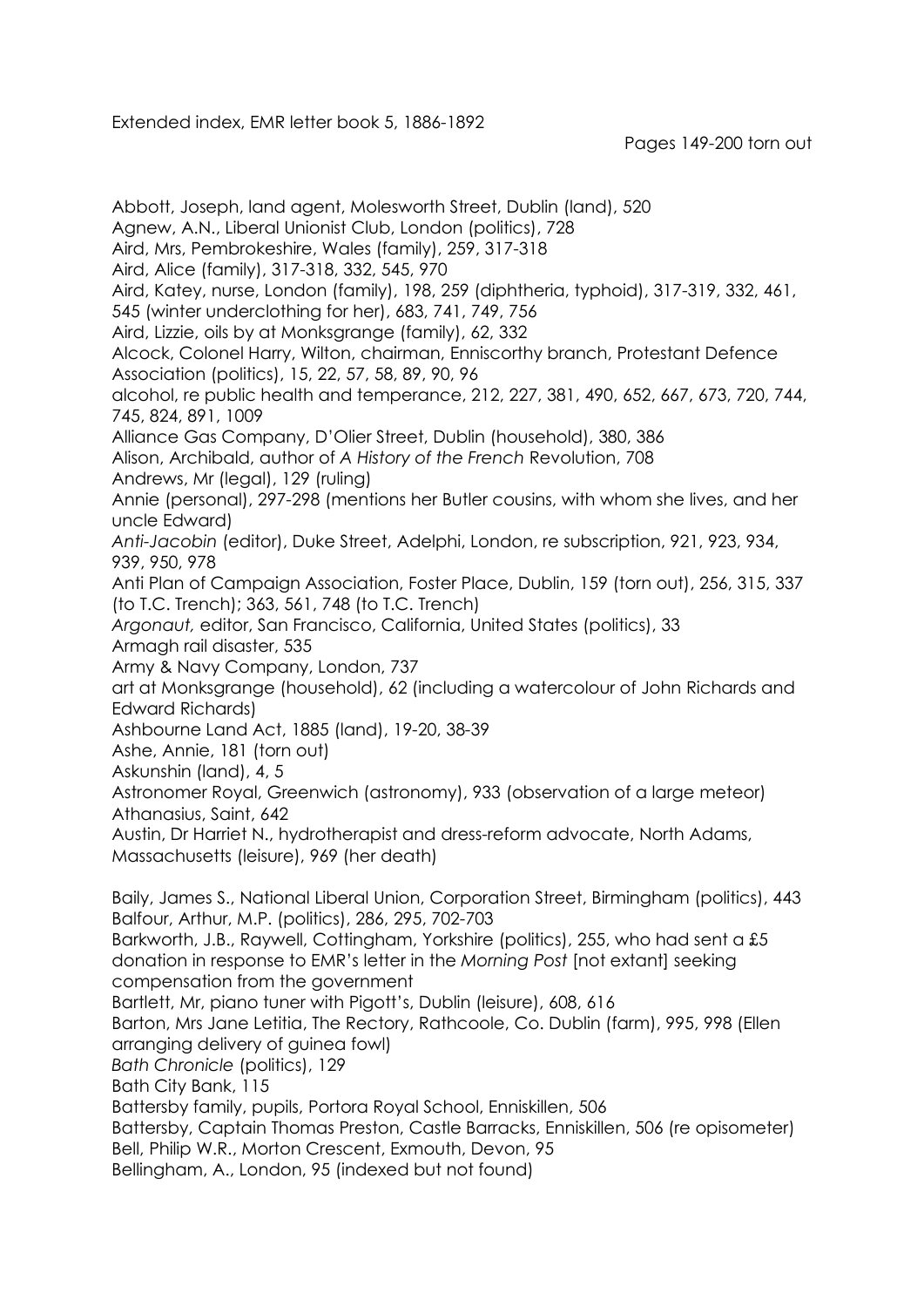Bennett, John, hotelier, Portsmouth Arms, Enniscorthy (household), 277, 279, 375, 507, 523, 524, 526, 527, 529, 531, 537, 783, 864, 865

Benson, J.W., watchmaker, Ludgate Hill, London (household), 44 (marked 'not sent'), 46, 80, 84 (crossed out), 85, 88, 91, 595, 598, 602, 603, 607, 612, 613, 618-619, 620, 680, 691, 697, 880

Bernie, Messrs & Co., shoemakers, Enniscorthy (household), 1006, 1008 Bible, personal views on, 642-643

Bickersteth, Robert, secretary, Liberal Unionist Association, London (politics), 392, 410, 437, 719

Binions, Mr (land), 547 (head rent)

Binions, Clinton, son of William of Lower Grange, 818, 821

Binions, Clinton, nephew of William of Lower Grange, 821 ('a very different sort of man altogether, & one whom I never should recommend for an arms licence. I fear he has done worse than simply go over to the land league. I pity as all father John on account of the conduct of his sons')

Binions, Jane, marries her cousin, James Grothier, June 1891, 869

Binions, John, father of Clinton, 821

Binions, John, tenant, Askinvillar (land), 533, 540, 566, 645

Binions, John, tenant, Rathduff (land), 17-18 (persecuted), 530, 772

Binions, William, Lower Grange, 612, 754, re revolver licence 812, 818, 821 ('a thoroughly respectable man and loyal to the backbone. His sons are well-behaved young men, not given to drinking and night walking . About the best thing I can say for them is, that they are held up to public odium in the rebel newspapers of this county')

Binions, William, son of William of Lower Grange, 818, 821

Binions, William, Ballinlug (farm), 538 (hay)

Birney, Thomas, Park Street, Gorey, son-in-law of Robert Valentine (farm), 745, 747, application for job as head workman 789, 795, 797, 800, 804, arrangements for his arrival & seeking gun licence for him (two letters) 812, 813 offering him the job, revolver licence for 818, 821, 'my overseer and wood ranger… empowered to warn people off the demesne and prosecute offenders in any way, the same as I myself' 822, 824, 'hired as confidential workman' 835

Birt, William R. & Co., rubber dealers, Westmoreland Street, Dublin, 96 Blackburn, William (land), 902 (living in house on Grange demesne), 966 Blacker, Canon Robert (personal), 1, 7, 17 ('a kind and good landlord'), 56, 89, 90, 121, 147, 178 (torn out), 260 ('suffering from 'unfounded delusions'), 285, 286, 295, 311, 333, 336, 357, 368, 404, 416, 417, 421, 487, 520, 535, 608, 609, 615, 727, 738, 739, 741, 754. 781, able to officiate again 792, 818, 824, 828, 857 861, 863, kept on smith who was working for PDA committee 899 , 930, 942, cottage near Chapel on his property 959, 960, 982, 1009 Blacker, Stewart (legal), 417, 445, 735 Blacker, Theodosia, wife of Robert (personal), 260 (had tumour removed from neck), 319, 333, 357 blacksmith, vacancy (farm), 137-154

Bland, Mr, Ironville, Derbyshire (politics), 70

Boe, Michael (land), 220, 243, 627, 633

Boland, George E., Enniscorthy (politics), 59

Bolger, John, tenant (land), 540, 587

Bolton, Mr, predecessor of Ruttledge as agent for EMR (land), 535, 541

Bolton, G.W. (land), 243

books, antique, 245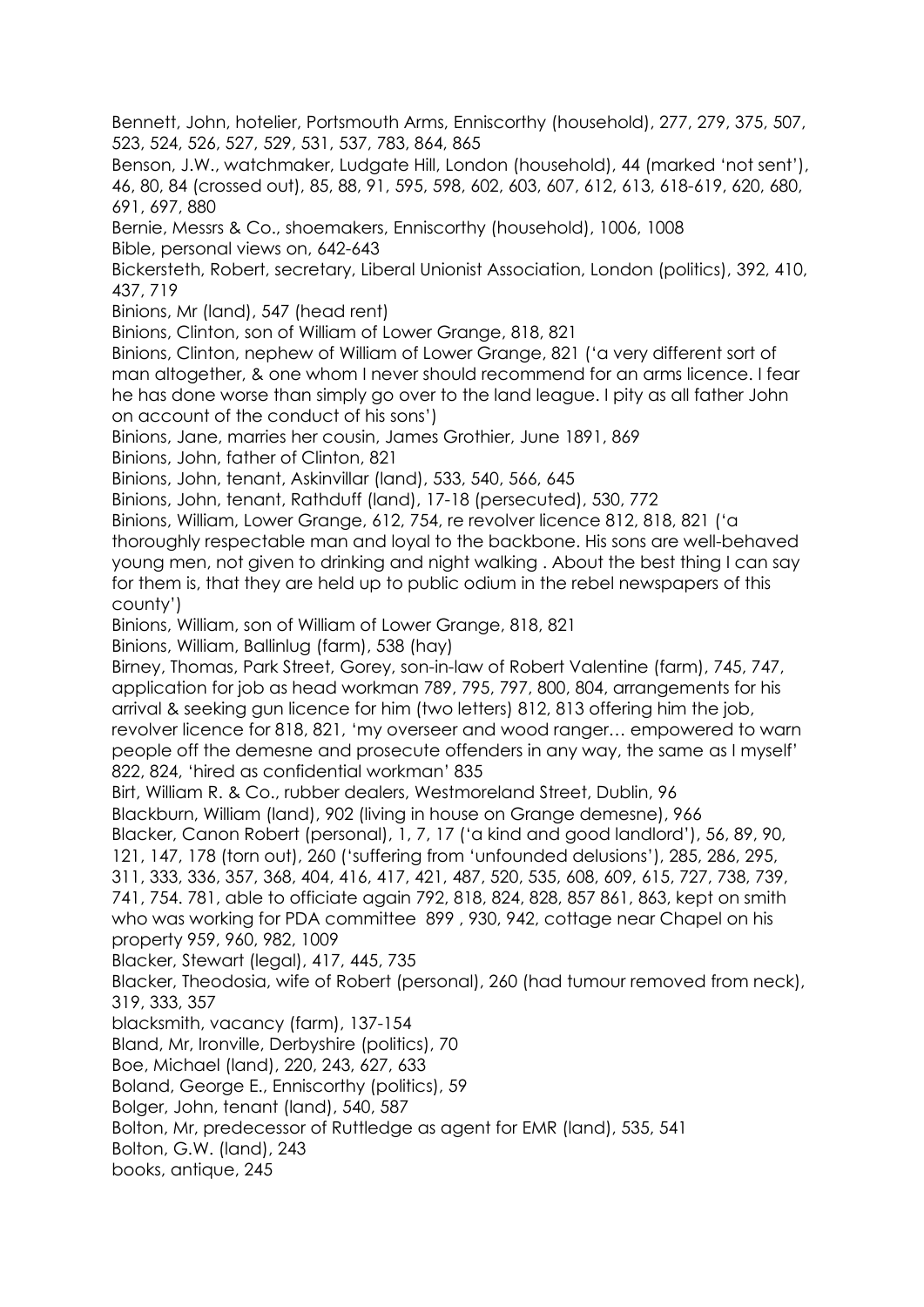Booth Brothers, hardware merchants, Upper Stephen Street, Dublin, 132, 135, 140, 143, 254, 391, 398, 399, 406, 410, 420, 422, 429, 434, 436, 441, 442, 460, 472, 482, 552, 558, 596 Boraston, John, Liberal Unionist Association, London (politics), 128, 217 Boro river (land), 285, 287-292, 299, 343, 346-347, 356, 403 Bottone, Silvio, Surrey, 505 (opisometer) boycotting (politics), 1, 2, 8, 10, 17-20, 57, 59, 66, 295 Boyd, Samuel, oil merchant, 22, 658 Bradstock, The Revd William Edgar, rector of Ironville, Derbyshire (politics), 70 Bragg, J.L., Wigmore Street, London, for charcoal biscuits (household), 606, 611, 614 Brearley, Solomon, Sheffield, 505 (opisometer) Breen family (land), 67, 248-249, 631 Breen, Patrick, tenant, Newtown (land), 12 ('lying dangerously ill'), 272, 276, 277, 278, 282 Breen, Patrick, Corrageen (land), 12, 78, 117, 210, 302, 303, 533, 540, 566, 587, 667, 668, 673 Breen, Patrick H., 'Old Paddy Breen', Corrageen, tenant (land), 6, 12, 27-28, 29, 32, died spring 1878, 45, 550, 627 Breen, Patrick, son of Patrick H. Breen, tenant (land), 27-29, 30, 32, 36, 45, 49, 201, 210, 220-222, 238, 244, 245, 301, 495, 541, 549, 550, 609, 625, 627, 628, 629, 643, 673, 698, 707, 711, 713, 714, 739, 799, 801 (EMR taking him to land court over non-payment of reduced rent), 974 Breen, Patrick S., tenant, Newtown (land), 540, 645 Breen, Simon, brother of Patrick (land), 9, 587, 667 Breen, Thomas, tenant, Askinvillar (land), 529, 540, 717, 793, 963 Brennan family, tenants (land), 551, 615 Brennan, Mr, tenant (land), 494 Brennan, Mr, tenant (land), 856 (in arrears) Brennan, Mr, Springmount, Killann, 665 (re eave flags) Brennan, Mr, road contractor, 554, 1014 Brennan, Mrs Margaret, tenant, Newtown (land), 374, 651, 717, 740 Brennan, Matthew, Ballyhyland (farm), 710 (re stallion) Brien, Mr (land), 290-291 Brien, Mr, tenant (land), 347 Brien, Mr, son of Elizabeth (land), 790 Brien, Ann, daughter of Elizabeth, Corrageen (land), 638, 955 (lived with Elizabeth &' a little unsound in mind') Brien, Edward, tenant, Corrageen (land), 533, 540, 566, 645, 819 Brien, Mrs Elizabeth, tenant, Corrageen, died 2 January 1892 (land), 285, 533, 540, 566, 638, 651, 673, 717, 750, 790 (has earned £1-14-0 towards rent by her son), 819, 867, 899 (can pay no rent), 947, 955, 971 Brien, Kate, daughter of Elizabeth Brien (land), 955 (in service in Wales) Brien, Patrick, tenant, Corrageen (land), 117, 136 ('placed himself in danger of his life' to save the house), 210, 277, 302, 667 Brien, Patrick, workman, 'drunken son' of Elizabeth (land), 638, 673 ('so undependable where drink is concerned that his mother does not dare to trust with money over to pay you her rent'), 899 ('no longer works here'), 947, 967 ('a notorious drunkard'), 977 Brien, Patrick, butcher, Market Square, Enniscorthy (farm), 528 (donkey) Brien, Thomas, supposed to be in America, 209, 955 Bright, John, M.P., House of Commons (politics), 257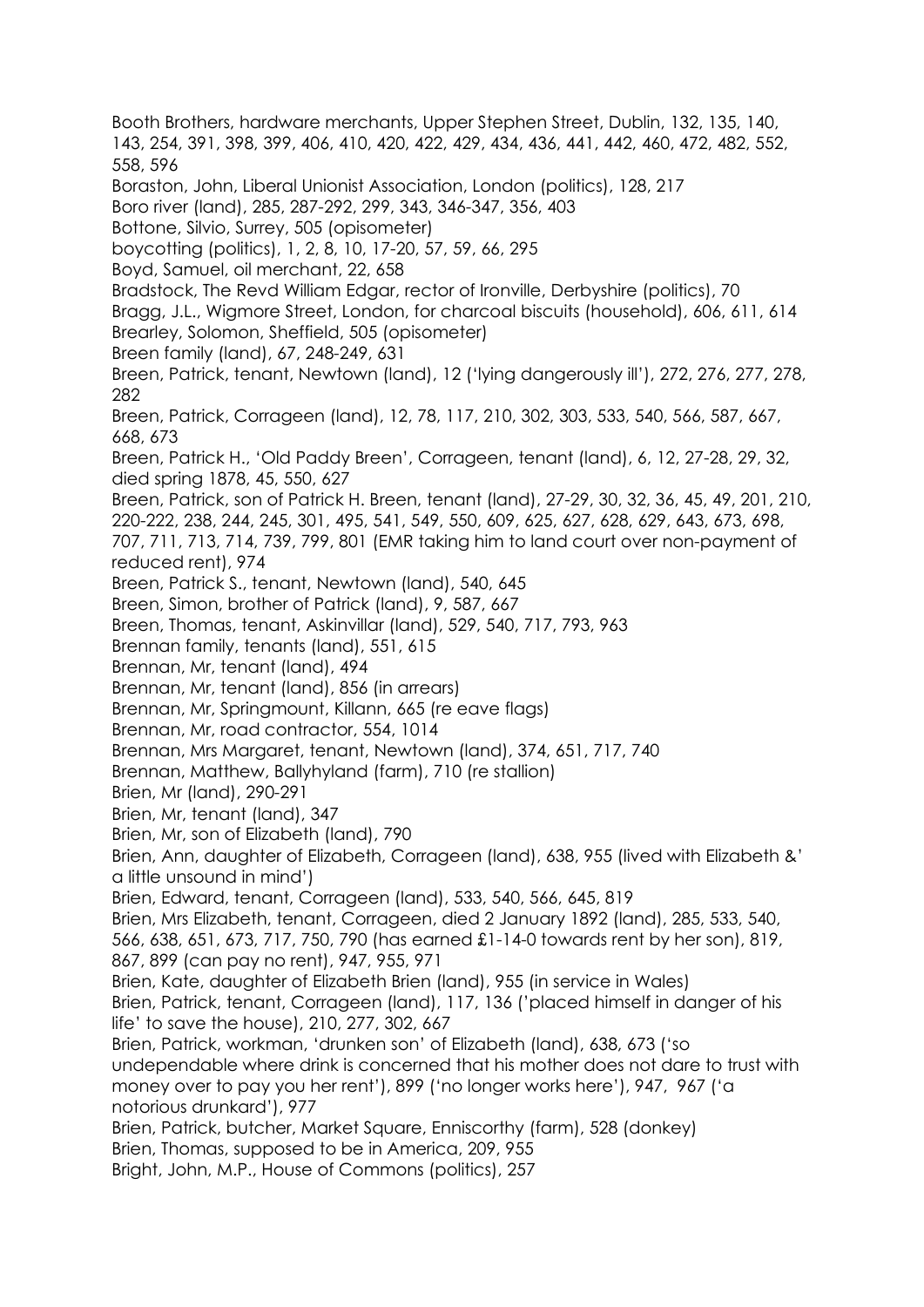Brown & Nolan, stationers, Nassau Street, Dublin (household), 179 (torn out), 183 (torn out), 184 (torn out), 203, 205, 380, 449, 552, 553, 568, 581, 588, 640, 641, 646 Brownrigg, The Right Revd Abraham, Roman Catholic bishop of Ossory (politics), 978 ('tried to crush [Adela]… on the subject of priestly interference in Irish elections') Bruen, Mr (land), 285 Buck, Joseph, tool maker, Holborn Viaduct, London (household/farm), 419, 427, 434, 462, 972, 1017, 1018 Budgen, Thomas, 199 (torn out) Bulwer, H.A., Dublin, 159 (torn out) Bunclody, fair, 654 Burgess, Alice, daughter of Olive (personal), 223, 259, 708, 969 Burgess, Mrs Olive E., Brunswick, United States (personal), 166 (torn out), 175 (torn out), 185 (torn out), 223, 259-260, 317-319 (last few lines of 317 cut out), 332, 351 (torn out), 708, 969 Burke, child of James, Corrageen (land), 250 (ill-treated going to school) Burke, Mrs, wife of James, Corrageen (land), 831, 832 Burke, James, tenant, Corrageen (land), 17 ('intensely boycotted since 1883'), 18 (young men denounced for sitting on the same bench as him during divine service), 116, 118, 124, 211, 238 (picture in London shop windows as having to dig his child's grave), 248-251, 286, 295, 302, 347, 522, 644, 651, 667, 668, 673, 682, 694, 717, 831 (two letters), 832 Burton, Sir Richard F., author, Trieste (science), 435, 451 ('letter to Sir Richard Burton cut out and placed with his reply elsewhere'), 458 (likewise) Butler family, 298 Butler, Mr, Willie Sargent's clerk, Beresford Street, Waterford, 527, 557 Buttle Bros. & Co., provisions merchants, Enniscorthy (household), 753 Buttle, Samuel, Enniscorthy (politics), 753 Byrn, Mr, tax, 997, 999, 1000 Byrne, Mr (household), 720 (work on the dining room) Byrne, William, smith, Shannon Saw Mills, Athlone (farm), 146 (seeking employment) Byrne, William, tenant, Askinvillar (land), 540, 645, 651 (has 1,000-year lease), 1016 Cahill, Mr (land), 78 (valuation) Cahill, Edward, tenant, Askinvillar (land), 347, 540, 717, 807 Calver, George, telescope maker, Widford, Chelmsford, bought EMR's telescope from Hutchins (astronomy), 913, 914, 944 Cameron, Sir Charles, Dublin, 607 Cantrell, William John, Brabazon Row, Dublin (farm), 787-788 (application to be gatekeeper) Capes, Miss Harriet, author, Winchester (personal), 634, 636 (re Ellen as a writer) Capes, Miss Mary, London (household), 876 capital punishment (legal), 570 Carew, Lord, Castleboro (politics), 2 (re boycott), 56 Carlyle, James, 160 (torn out) carpenter (household), 624, 713A, 881 Carroll, William, sergeant, Royal Irish Constabulary, Killann (land), 238 Carson & Sons, stationers, Grafton Street, Dublin (household), 107, 121, 128, 135,143A, 156 (torn out), 161 (torn out), 170 (torn out), 177 (torn out), 185 (torn out), 454, 468, 479, 493, 502, 544, 549, 558, 563 (safety bicycle), 564 (marked 'not sent'), 568, 579, 596, 641, 686, 775, 796, 802, 851, 858, 879, 895, 945, 946, 965, 968, 983, 986, 987, 1002, 1005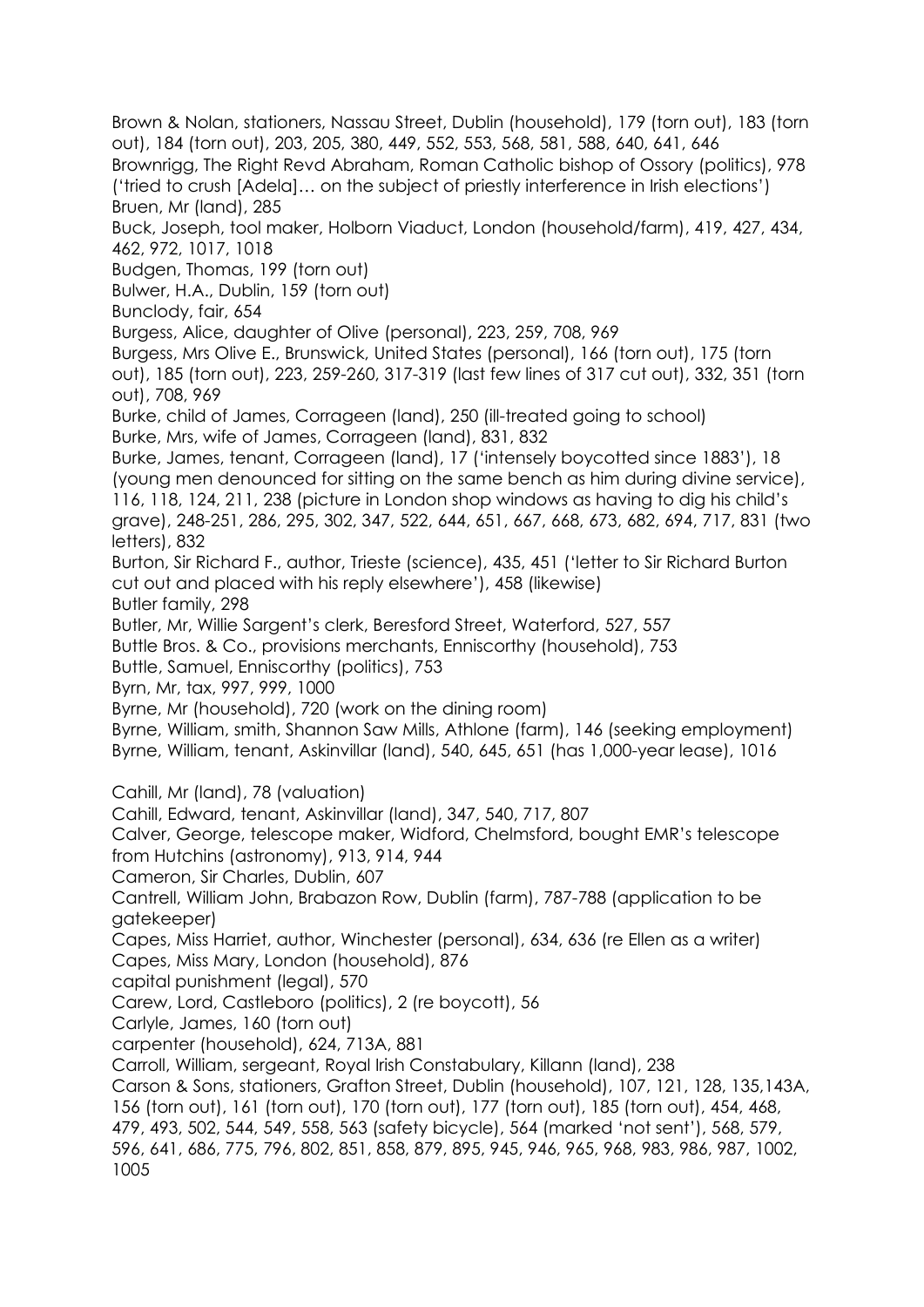Carson, Walter & Sons, paint dealers, Bachelors Walk, Dublin (household), 948, 949 cart (farm), 624, 858, 862, 876 ; 833, 935 (re a new stone cart)

Casey, Mr, 177, 189 (both pages torn out)

Cassell & Co., publishers*, Liberal Unionist*, Ludgate Hill, London (politics), 111, 385, 393 cattle (farm), 907 (open letter to owners of grazing cattle)

Cattermole, Edward, Prince of Wales Road, Norwich, new owner of EMR's telescope (astronomy), 914, 918, 924, 940, 944

Caulfield, Mr (land), 403, 824, 828, 977

Caulfield, John, tenant, Corrageen (land), 289-291, 299, 307, 328, 356, 388, 396, 533, 540, 566, 645, 955 (renting Elizabeth Brien's farm), 974

Caulfield, Martin, tenant, Newtown, Killann (land), 283, 388, 396, 464, 533, 566, 629, 'his family would not let him give evidence' 631, 645, 651

Centaur Company, bicycle manufacturers, Coventry (cycling), 358, 362, 363, 373 Chamberlain, Austin, M.P., London (politics), 360

Chancellor, John, photographer, Lower Sackville Street, Dublin (personal), 785, 794, 811 (all re photograph of EMR)

*Cheadle Post*, Cheadle, Cheshire, 79, 83, 106

Cheeseman, Mrs, Stromness, Orkney (household), 428 (Ellen ordering a woollen veil) Church of Ireland, 323

Cleary, Mrs Ann, tenant, Askinvillar, widow of Edward (land), 347, 388, 396, 423, 533, 540, 566, 645, 740, 819, 899, 974, 977 ('defiant')

Cleary, Edward, tenant, deceased, Askinvillar (land) 977 (died in spring 1886)

Cleary, Edward, son of a deceased tenant, Askinvillar (land), 719, 720

Cleary, Mrs Johanna, tenant, widow of Walter, Askinvillar (land), 145, 550, 682, 717,

940 ('will neither go into court nor pay her rent ' so proceedings to be taken against her), 959, 963, 965, 1015

Cleary, John (land), 587

Cleary, John, tenant, Askunshin (land), 65, 640

Cleary, Walter, tenant, Askunshin, died in 1881 or 1882 (land), 951

Cody, Thomas, tenant, Corrageen (land), 64, 227, 316, 327, 487, 645

Colfer, Mr, attorney (legal), 292, 809

Collins, Sergeant, Royal Irish Constabulary, Enniscorthy, 329

Collis, Mrs, tenant, died circa 1840 (land), 809

Connell, W., inland revenue, Wexford, re gun tax, 7, 170 (torn out), 342, 570, 773, 919 Connor, Mr (land), 1016

Connor, Mr, watchmaker, Enniscorthy (household), 734, 736, 745, 757

Connor, James, Graiguebeg, Clohannon (farm), 938, 939 (owner of horse Young Cruiske)

Connors, Mrs, widow of Thomas (land), 651

Connors, Elizabeth, tenant, Askinvillar (land), 645, has died 1891, 899

Connors, Thomas, tenant, Askinvillar (land), 533, 540, 566, 651, 740 (left a widow, 1,000-year lease)

Connors, William, son of Elizabeth, Askinvillar (land), 899

Conran, Mrs Katharine, tenant in arrears (land), 540, 550, 819, 867, 899

Conran, Philip, tenant, Corrageen (land), 289, 717, 937

Conran, Thomas J., Rathnure, 716

Conran, William, tenant, succeeded by Katharine (land), 867

Conservative Association, Derby (politics), 94

Conservative Club, Manchester (politics), 94

Cooke, Dr, Enniscorthy, 381, 491, 559

Cooke, Mr J., chairman of a meeting at Ironville, Derbyshire (politics), 70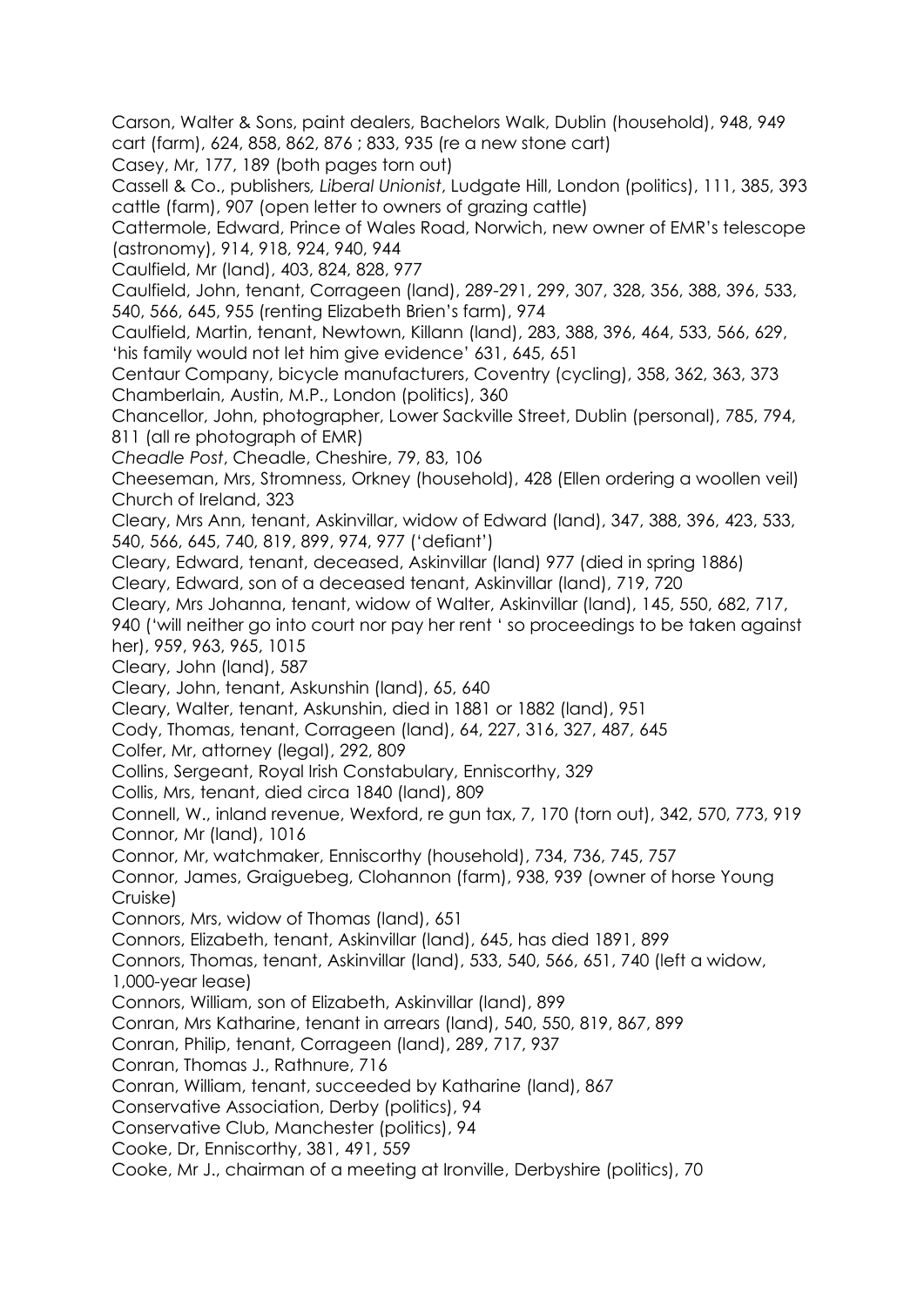Cookman, Mr, 56 (to be sent a gate made by John Cullen) Cookman, N.N., Monart (politics), 1, 59, 345, 382, 554, 1014 Cookman, William, Kiltrea (politics), 345 Cooper family, 708, 861 Cooper, The Revd Jonathan Sisson, rector of Killann, 116, 642-643 (re tenets of the faith), 693 (re church giving), 708, 832 Cooper, Mrs, Lower Leeson Street, Dublin (household), 489 (recommendation of Mary Morrissey) Cooper, Lucy (personal), 844 Cooper, Miss Violet, re temperance (personal), 643, 667, 844 Copland, John, tenant, Newtown (land), 347, 717, 819, 974 Corcoran, John, Fox & Corcoran (legal), 27-28, 30, 42, 45, 219, 235, 289-292, **587,** 625, 698, 707, 713-714, engaged as solicitor about the fixing the fair rents on 1,000-year leases, 1016 Corcoran, Mr, tenant (land), 625 Corcoran, Mrs, Rossdroit House, Enniscorthy (household), 675-676 ((recommendation for Mary Morrissey) Corcoran, John (land), 42, 188 (torn out), 895 (price of cattle) Corrie, John, blacksmith, Carlow (farm), 143A, 144 (seeking employment), 147 , 149 (torn out) cottage, construction (farm), 551, 660, 690, 709 county cess, 78, 247, 966 Courtney & Co., iron merchants, Usher's Island, Dublin (farm), 65, 68 Courtown, Lord, Gorey (politics), 180 (torn out), 226, 364, 394, 402, 867, 954 Cowan, Alex, paper makers, Craven Street, London (household) Cowman, Mrs Mary, tenant, Askinvillar (land), 540, 627 Cowman, Thomas, tenant (land), 540, 739 Cox, William G., Grafton Street, Dublin (politics), 75, 1018 Cromwell, Oliver (politics), 873 Crosbie, The Very Revd Maurice, Limerick (family), 795 (married Eleanor Gunn, 1762) Crosbie, Elizabeth, later Mrs Moore (family), 1011 Cull, J.B., Cheadle, Cheshire (politics), 69 Cullen, Mrs, mother of John Cullen, 250 Cullen, John, tenant, Corrageen (land), 347, 388, 396, 533, 540, 566, 645, 651, 717, 740, 808, 899 Cullen, John, blacksmith, Springmount, boycotted, commissioned to make ploughs, harrows and gates 1, 2, 17-18, 93, 116, 250, 261 (owes money), 286, 295 Currier, Ellen (personal), 709 cycling (leisure), 706 (tandem tricycle owned by EMR), 795 (tandem tricycle) Cyclists' Touring Club (leisure), 446, 449, 450, 510, 512, 520, 521, 553, 633, 790, 840, 874, 889, 894, 898, 902, 949, 975 *Daily Express*, Dublin, 57, 142, 153, 156, 183, 402, 538, 558, 604, 687-688, 751, 759, 825, 981, 1013, 1015 *Daily Telegraph*, London, 36 Darley, Dr W.F., judge, county court (legal), 29, 30, 129 (his 'ruling), 971 (his 'wonderful decision') Davenport, Mr, chairman of meeting at Cheadle, Cheshire (politics), 72 Davies, Arthur (zoology), 331, 338, 514 Davies, Evelyn, née Aird (family), 259, 318 Davis, Mr, 'at the mill', 813 (re water barrels)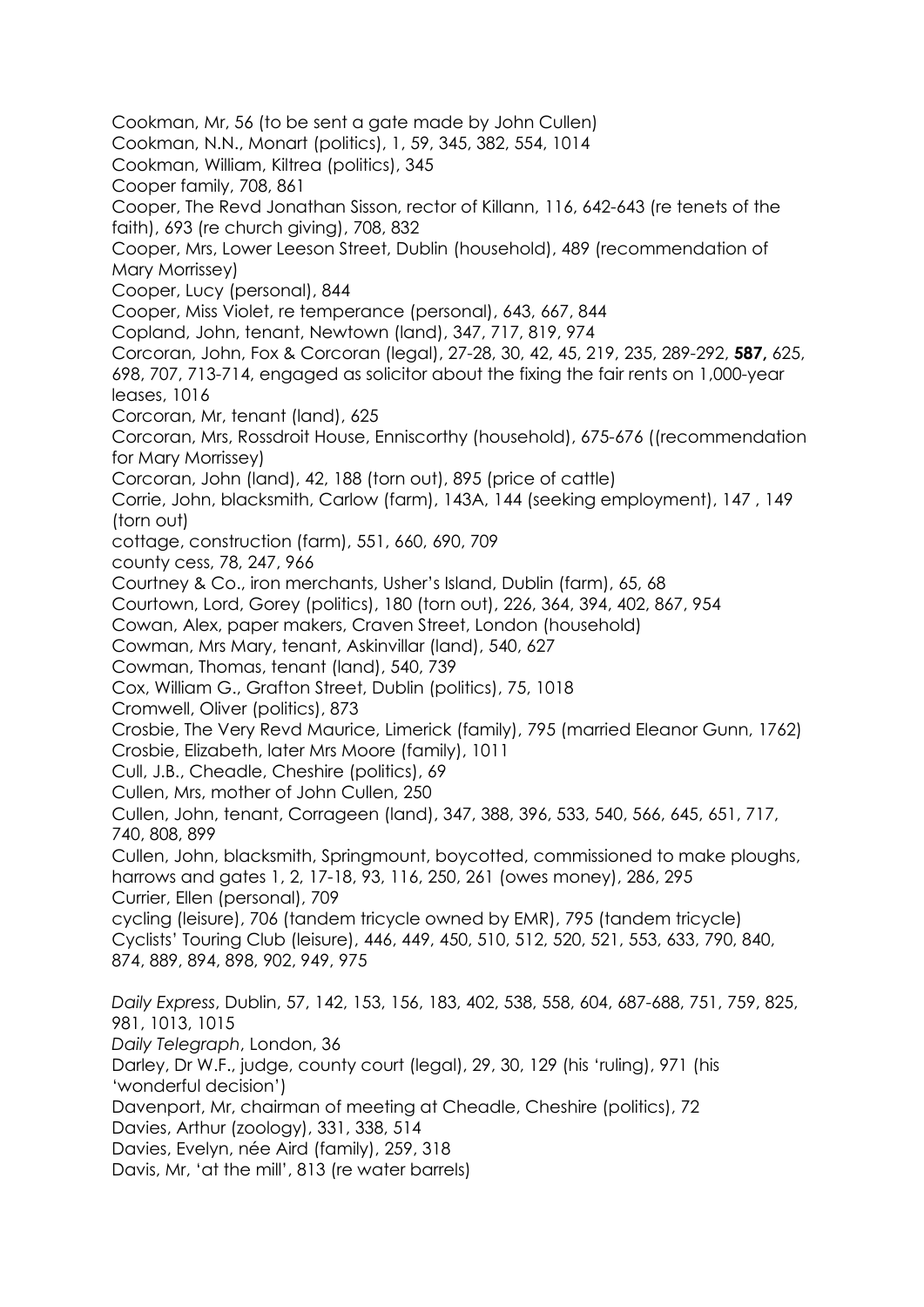Davis, Mr, Ballinlug, 172 (torn out) Davis, Mrs, wife of G.H., Reading, Berkshire, 284 Davis, The Revd G.H., Caversham, Oxfordshire (politics), 93, 284 Davis, S. & A.G., Enniscorthy (household), 860 Deacon, Abraham, tenant, Garraun (land), 530 (time to cut the thistles 'on your take on this demesne'), 560, 726, 774 Deacon, Thomas, tenant, Garraun (land), 209, 369, 530 (time to cut the thistles 'on your take on this demesne'), 560, 726 Deacon, William, tenant, Askinfarney (land), 368, 530 (time to cut the thistles 'on your take on this demesne'), 551, 612, 671 Deady, J., National Bank, Enniscorthy, 79, 80 death penalty (legal), 570 Delaney, Ellen (née Boe), tenant, Askinvillar (land), 495, 540, 717 Delaney, J. & Co., butchers, South Street, New Ross (household), 721 Delaney, Michael, tenant, Askinvillar (land), 533, 540, 566, 569, 645, 717 Delany, Mr, tenant (land), 347 Delany, Mr, tenant (land), 899 ('must pay something') Dennett, Mrs, United States (personal), 708 Devereux, John, Killinick, 151 (torn out) Devereux, Judith, née Kennedy, servant (land), 495 (died in her nineties in the 1820s; grandmother of Ellen Delaney) Devereux, William, tenant, Corrageen (land), 388, 396, 533, 540, 566, 645, 651 (has 1,000-year lease; died January 1892), 959 Dibsdall, Reuben, engineer, Yeovil, Somerset (engineering), 231, 234, 240 (re lathe) Dickson, Alexander & Sons, seedsmen, Belfast (household), 82, 87, 512, 758 *Dietrechsen & Hannay's Royal Almanack* (astronomy), 69 Disestablishment, 323 Dixon, James, Dublin, 888, 891, 892 Dobbyn, Mr (legal), 736 (re Blacker's trusts) Dobbyn, M., Lower Yellow Road, Waterford, 306 Dockrell, Thomas & Co., Dublin (household), 139, 141, 158, 164, 165, 408, 446, 457, 672, 674, 679, 694, 752, 756, 766, 888, 910, 913, 922, 925, 928, 971, 1002 (marked 'not sent', see Page 1003), 1003, 1013 donkeys (farm), 276, 448, 523, 528, 532 Donovan, Richard, J.P., Ballymore (politics), 22, 31, 56, 115, 121, 124, 138, 197, 328, 685, 765, 971 Doolan, John, tenant, Corrageen (land), 347, 609, 717, 819, 856 (seven years in arrears), 867 Doolin, Walter, sculptor, Westland Row, Dublin (household), 436, 438, 459 (drawing of tombstone), 469, 480, 493, 529, 534, 546, 562, 569, 579 Doonegan, Michael, tenant, Askunshin (land), 540 Dossett, Mr, inspector, N.S.P.C.C., London, letter about a case of child cruelty reported in the Dublin *Daily Express*, 981 Dowse, The Revd Charles, 824, 839 Dowse, Dr Thomas J., Wexford County Infirmary, 542 Doyle, The Revd E., Roman Catholic priest (land), 290 Doyle, Walter, tenant, Askinvillar (land), 34, 99, 129, 130, 347, 494, 535, 587, 717, 740, 899, 959, 963 Doyne, Charles M., D.L., Wells, Gorey (politics), 1014 dreams, 333 *Dublin Evening Mail*, 764, 766, 771, 774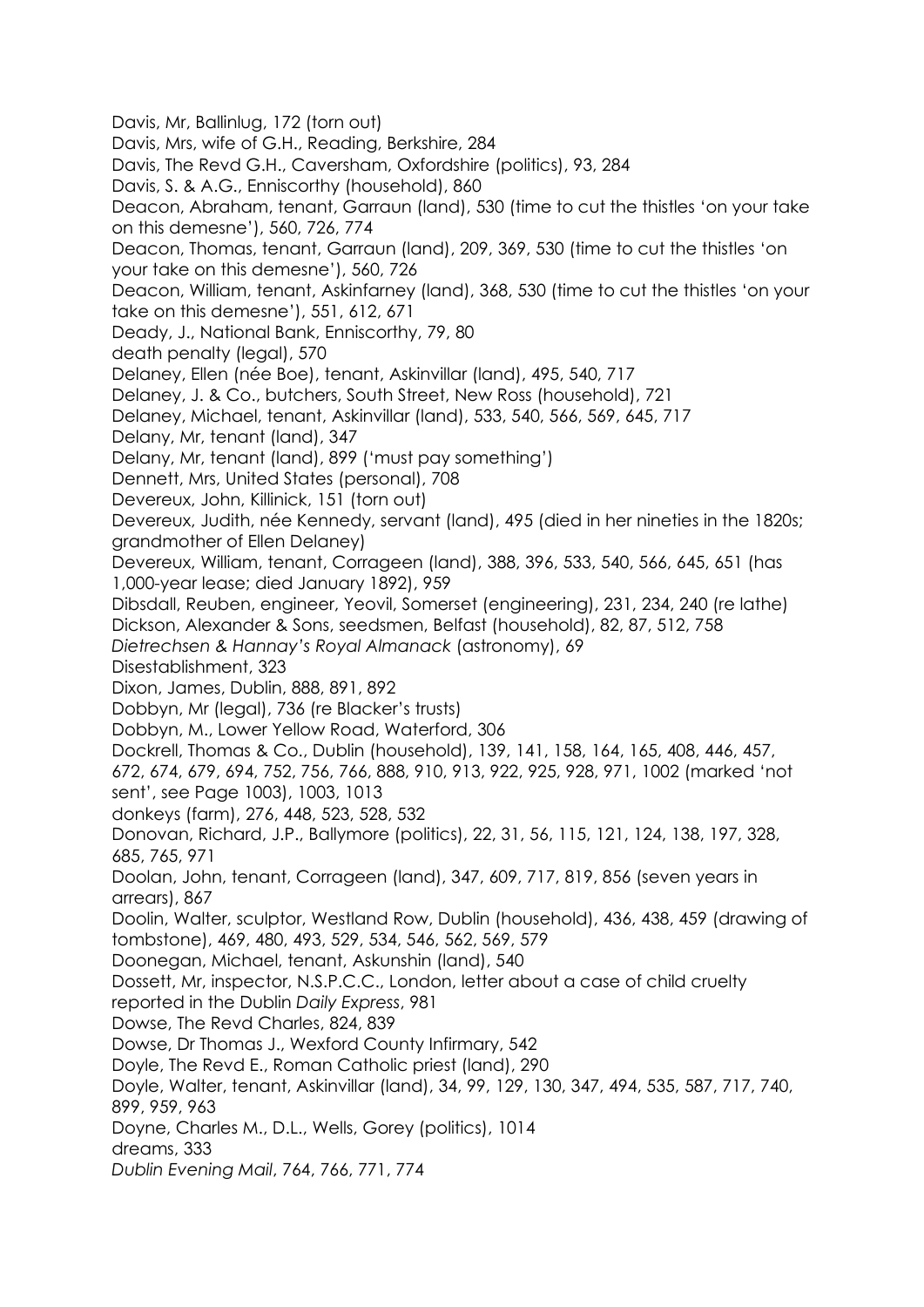Dublin, Wicklow and Wexford Railway, 810, 996, 999 Dunn, James, Newtown, 750 Dunn, James, son of Katherine, now tenant (land), 819, 899, 902 Dunn, Mrs Katharine, tenant, Newtown (land), 540, 638, 651, 717, death 819, 899 *Earth*, editor, Park Street, London (zoology), 329 Edmondson Brothers, seedsmen, Dame Street, Dublin (garden), 395, 657, 818, 871, 877, 882, 982, 994 Edmondson, J. & Co., ironmongers, Capel Street, Dublin (household), 108 (diagram), 111, 165, 190, 194, 199, 204, 205, 649, 650, 659, 674, 814 Edwards, H.B., lamp maker, Cardigan Works, Wakefield (household), 501, 505, 512 Edwards, John Passmore, M.P., 636 Edwin, H.P., Toledo, Ohio, United States (land), 237 Elvery, Messrs., Nassau Street, Dublin (household), 348, 353, 354, 485, 496 (selfportrait), 504, 592, 596, 597 emigration, local, 209, 329, 720 *English Mechanic*, 63, 66, 77, 87, 89, 213 (sale of chuck), 337, 372, 385, 426, 439, 440, 515-518, 561, 749, 1001 English Rural Labourers League (land), 360 *Enniscorthy Guardian*, 18 Erck, Dr Wentworth, J.P., Shankill, Co. Dublin (politics), 1, 91, 127, 272, 382, 390, 423 Evelina Hospital, London, 196 (torn out) Eyre & Spottiswoode, printers, London, 868 Fairweather, Isaac, Forrestalstown, Killann (land), 671 Fannin & Co., Dublin (household), 46, 51, 60, 256, 624, 632, 646, 1005, 1015 Farmer, John, Valuation Office, Dublin (land), 943 Farquharson, Mr (politics), 45,126 Farrell, Mrs Ellen, Glendarra, Wexford, 670 Farrell, James R., county engineer, Wexford, 174, 262, 302, 355, 428 Ferns Protestant Orphan Society, 995 Ffrench, Dr, 167 Filgate, Edward M., P.D.A., Henrietta Street, Dublin, for a reference for Thomas Birney, 784, 835 finances, personal, 19, 223, 227, 371 (impoverishment) Findlater, A. & Co., Dublin (household), 664, 731, 794, 799, 869, 877, 938, 1011, 1015, 1017 Finlan, Mr, 937, 956, 957 (rents a cottage from Philip Conran, has taken steps to get a labourer's cottage erected on John Stokes's land) Finn, The Revd Mr, Roman Catholic priest, Kiltealy (land), 381 fire at Monksgrange, 109-110, 119, 133, 136, 675 Fitzgerald, J.F.V., Irish Defence Union, Victoria Street, Westminster, London (politics), 508, 537 Fitzgerald, Lord Maurice (politics), 56, 160 (torn out), 197 (torn out), 804 Fitzherbert, Henry C., land agent, Middlebrook, Abbeyleix (land), 4, 5, 8, 12, 73, 98, 186, 263, 267, 361, 456, 584, 681, 765, 853, 929, 1004 Fitzmaurice, W.R., Everton, Carlow (farm), 143A (re blacksmith), 147 Fitzpatrick, Mr (politics), 71 Fitzpatrick, Mrs, wife of Patrick, Enniscorthy, 586 (serious illness) Fitzpatrick's, 480, 504, 828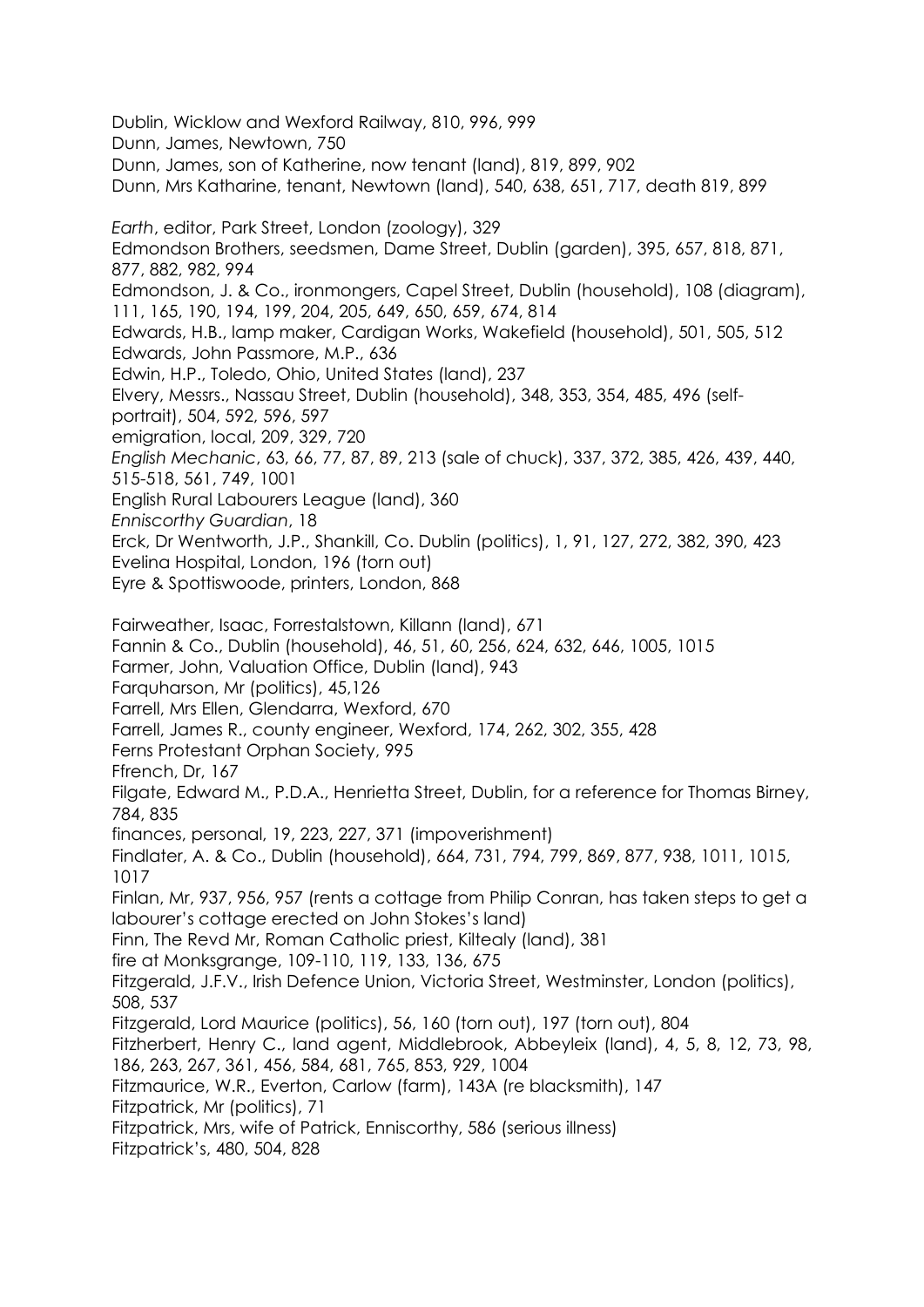Fitzpatrick, Patrick & Son, Enniscorthy (household), 74 (seeds), 123, 228, 397 (seeds), 586, 648, 685, 817, 937, 1000 (delivery of guinea fowl) Fitzsimons, Mr, valuer (land), 629, 631

Forbes, William B. (land), 4, 5, 8, 98, 584

Forrestal, Anthony, tenant, Newtown, Killann (land), 6, 12, 34, 542 (admission to

hospital), 540, 550 ('so ill'), 740 (dying)

fowl (farm), 753, 995, 996, 997, 998, 1000

Fox & Corcoran, solicitors, Enniscorthy (legal), 6, 9, 12, 13, 30, 32, 34, 36, 42, 45, 49, 67, 75, 78, 99, 100, 129, 130, 172, 188, 193, 200, 201, 204, 205, 208, 236, 242, 243, 244, 245, 272, 276, 278, 287, 293, 301, 359, 374, 416, 417, 432, 445, 450, 463, 473, 494, 585, 589, 624, 628, 640, 663, 712, 713-714, 716, 735, 736, 738, 739, 742, 745, 754, 847, 860, 863,

7864, 866, 953, 1015, 1016

France (travel), 969-970, 985

Freear, Charles, insurance inspector (household), 107, 109

*Freeman's Journal*, Dublin, 141

Freeth, E., Legacy & Succession Duty Office, Dublin, 73, 232, 236, 239, 572, 573, 577, 586

Furlong, Dr Nicholas, Lymington, Enniscorthy (personal), 525, 554, 559, 605, 608, 615, 655, 734, 751, 929

Furlong, R. O'Brien, income tax, Dublin, 968, 983

Gabbet, Mrs Sarah E., Upper Mallow Street, Limerick (politics), 119

Gahan, Matthew, Tubbergal (farm), 1013

Gainfort, Joseph & Co., boot makers, Wexford (household), 39, 50, 466, 471, 479, 486, 502

Galavan, James & Co., coal merchants, New Ross (household), 195

gardening (garden), 333 ('I have taken to working in the garden latterly.') *Gardening Illustrated*, 991 (ordered by Ellen)

gas works, New Ross and Enniscorthy, 575, 580, 584, 614, 650, 654, 664, 719, 777, 888, 896, 906, 910, 916, 923, 938, 941

gatehouse (farm), 800 (improvements)

Gates, Adelia (personal), 101 (in Rome), 173, 260 (in Algiers), 317 ('passing the summer in Africa'), 689-690 (visiting Monksgrange), payment to 791, 800-801, 805 (re annuity/money which he regularly sent her, also the land court), 829, 881, 984 (writings about her health and progress), 969-970

General Post Office, Dublin, 202, 240, 598, 602, 612, 618, 619, 635, 680, 691, 901

Gifford, Dr T.V., Kokomo, Indiana, United States, 340-342

Gill, John (land), 243

Gladstone, W.E., prime minister (politics), 19-20, 94, 104, 257, 284, 728

Glascott, Mrs, widow of John H., 383, 453

Glascott, John Henry, J.P., died 26/11/1888, 383, 453

Glascott, William, J.P., Alderton, New Ross (politics), 57, 58

Glen Mill Store, Saint Stephen's Green, Dublin, 510, 721, 738, 872, 927

Godley, Denis, Irish Land Commission, Merrion Street, Dublin, 202

Godfrey, Francis J., collector of income tax, Enniscorthy, 283, 349, 388, 546, 552, 562,

567, 576, 611, 645, 733, 743, 748, 973, 988, 997, 998, 1000

Goff, Mrs, wife of William, baker, Enniscorthy (household), 336

Golding, John, assistant secretary, Royal Commission on Land Acts, Merrion Square, Dublin (land), 48, 53

Gordon, Edward, tenant, Newtown (land), 533, 540, 566, 645, 750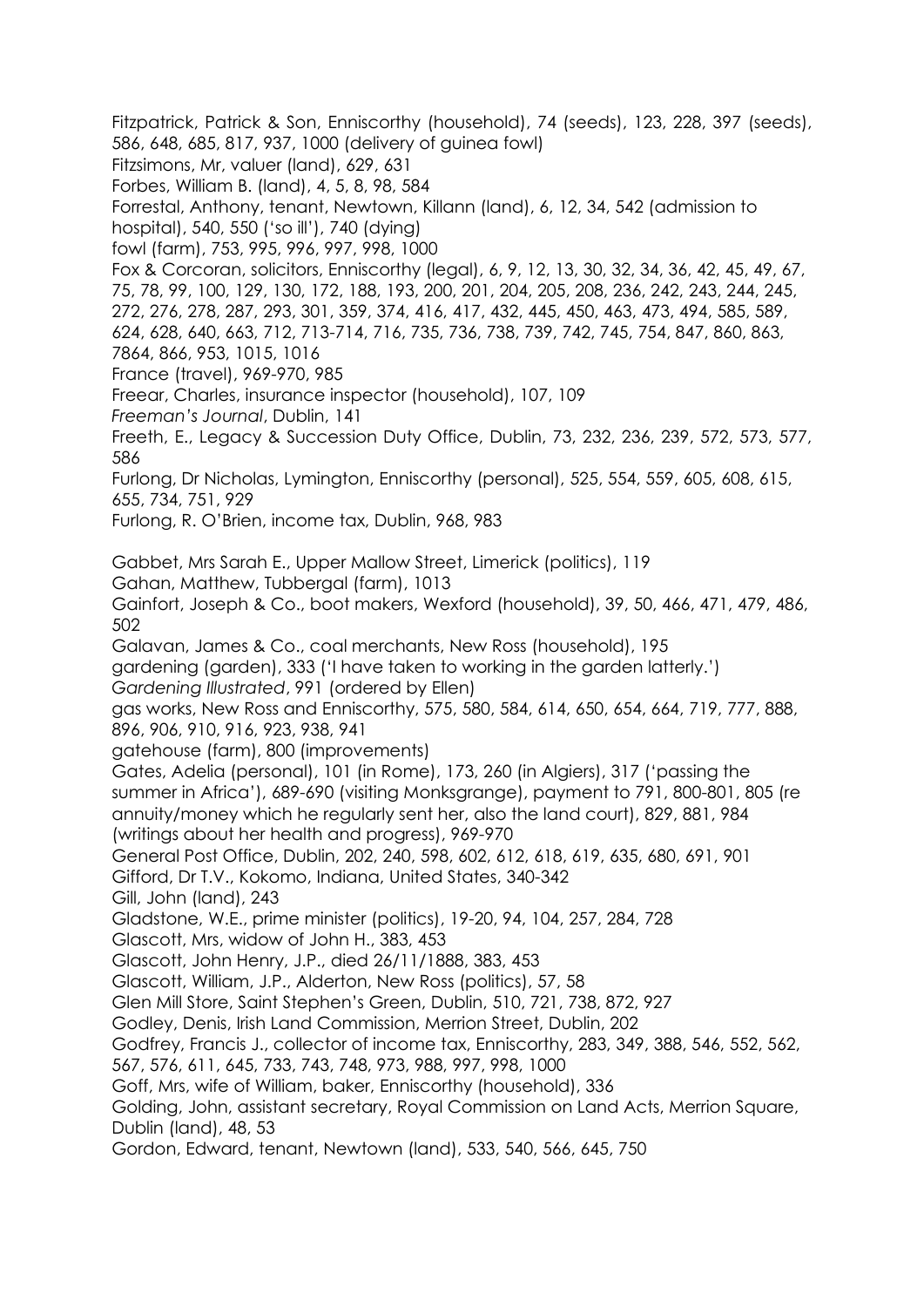Gore, J.E., Liverpool Road, Islington, London and Ballisodare, Co. Sligo (zoology), 344, 350, 555 (contribution to 'your father's church stone') Goschen, George J., M.P. (politics), 443 Govier, W.J., Conservative Association, Leek, Staffordshire (politics), 98 Graham's land (land), 205, 210, 219, 278, 495, 549, 609, 627, 629, 698, 714 Graham, Dr John, headmaster, Portora Royal School, Enniskillen, 506 Graham, John, farmer and miller (land), 32, 243, 244, 289, 291, 627, 629, 632 Graham, William (land), 220 Graves, William & Son, timber merchants, New Ross (household/farm), 133, 139, 143, 161, 169, 294, 306, 372, 623, 630, 637, 641, 647, 655, 657, 658, 660, 661, 666, 676, 679, 684, 692, 696, 701, 707, 713A (two letters; one letter refers to letter on 676), 715, 718, 730, 742, 744, 816, 820, 823, 831, 833, 838, 848, 858, 870, 878, 885, 908, 909, 925, 952, 961, 963, 981 Great Southern & Western Railway, 398 Great Southern & Western Railway, Cork, 514 Greene, G.E.F., Ballycarney, 914 Greenwood, Frederick, editor, *Anti-Jacobin*, London, 934, 978 Griffin, The Revd Canon Arthur, Millstreet, Co. Cork (politics), reposition for our loyal blacksmith, 137 Griffith, Morris & Co., oil merchants, Liverpool (household/farm), 208, 210, 367, 638, 845 Grothier family, tenants (land), 890 Grothier, Adam, tenant, father of James, Grange Lower (land), 869 (wants to leave his farm to James and plans to give him £100 'as his fortune') Grothier, James, tenant, son of Adam (land), 248, marries his cousin Jane Binions, 869, 890, living in the house on Grange demesne 902 Grothier, Mrs Judith, tenant (land), 124, 248-249, 673 (gone to the workhouse, where she died in 1900), 890 Grotius, Hugo, jurist, author of *[De Jure Belli ac](https://en.wikipedia.org/wiki/Hugo_Grotius#De_Jure_Belli_ac_Pacis) Pacis*, 245 Grubb, Howard, astronomical instrument maker (astronomy), 2,[not listed by EMR] 5, 9, 11, 14, 15, 16, 21, 22, 24, 913, 914, 924, 944 Gunn, Ann (family), 875 ('her clever sisters') Gunn, Eleanor, Kilmaney, Co. Kerry (family), 875 (married Dean Maurice Crosbie, 1762) Gunn, Sarah, daughter of William, Kilmaney, Co. Kerry (family), 875 (married Sir Joshua Paul) gun tax, 7, 170, 342, 570, 773, 919 Hallett, Mrs (politics), 107 Hamilton, Miss Augusta, Brunswick, United States (personal), 319, 970-971 Hamilton, Sir Robert (politics), 57 Hanbury Mr, chairman of meeting at Swanwick (politics), 70 hanging gale, form of grace period for rent payments (land), 974 (not recognised in Co. Wexford) Hanna, John C., 854 Hansen, Herr, husband of Jenny, Sweden, 102-103, 105 Hansen, Jenny, Sweden (personal), 102-103, 104-106, 689 Hargan, Francis, brother of Walter, New Street, Kensington Park Road, London (politics), 845, 847, 848, 852, 854, 930 Hargan, Walter A., former police sergeant (politics), 829, 837, 839, 841, 843, 852, 930 Harvey, Edmond, Grange, Waterford (politics), 97, 98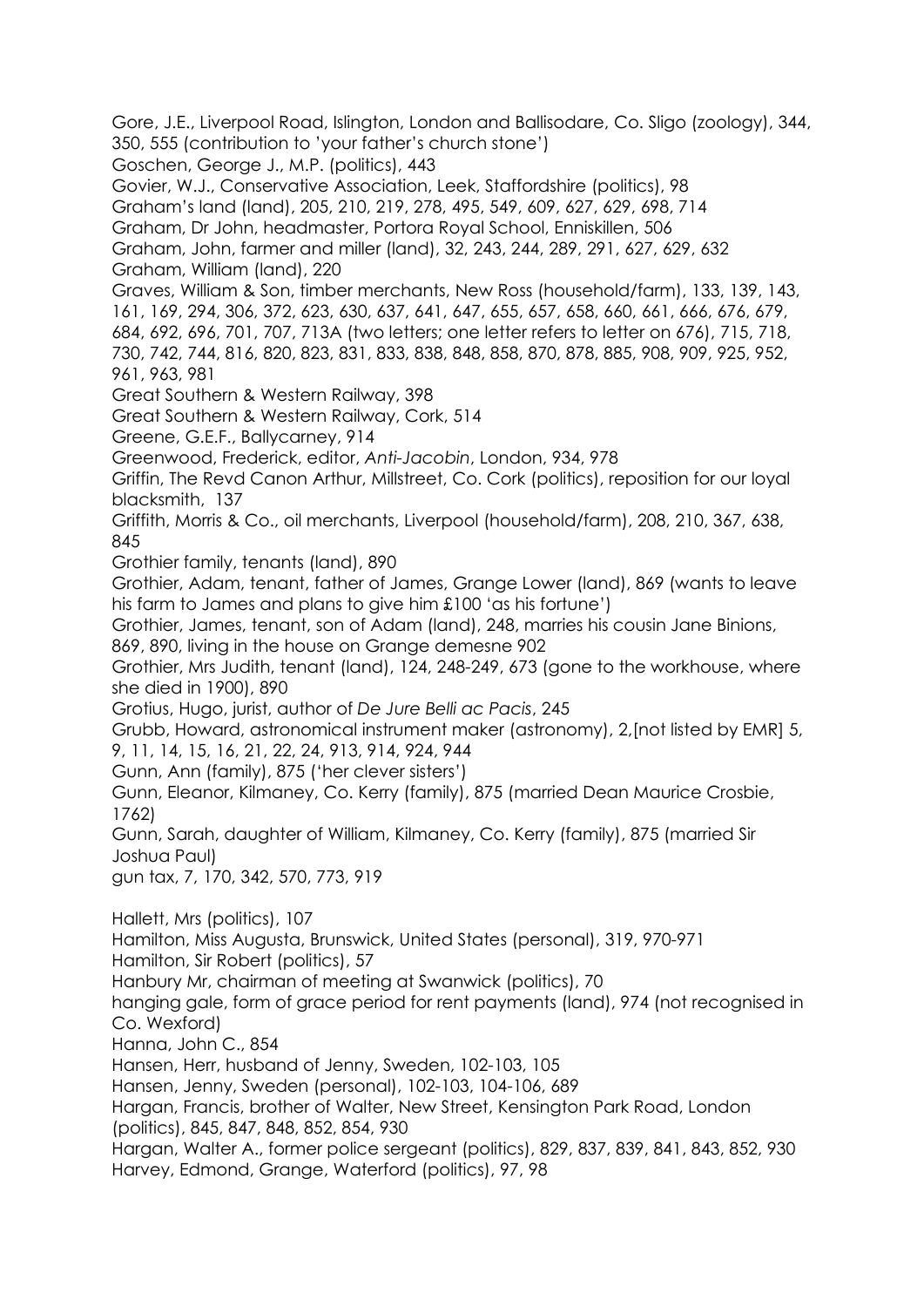Harvey, John M., Finsbury Street, London (legal), 570 (re murder trial) Harvey, N. & Co., stationers, The Quay, Waterford (household), 64, 217, 224 Harvey, Captain Percy, Lonsdale House, Kyle, Wexford (farm), 138 (re blacksmith) Haslam, Mrs Anna Maria, honorary secretary, Women's Liberal Unionist Association (politics), 693 Hastings, W., Oriel Street, Dublin (politics), 122, 130 Hatton, Colonel, Stanhope Gardens, London (politics), 96 Hawkins, James, lamp maker, Capel Street, Dublin (household), 788, 793, 804 Hawley, T.H., Norton, Malton, Yorkshire (engineering), 225 (lathe) Hayes, Mr, tenant (land), 625 Hayes, Joseph, merchant, Enniscorthy (household), 544 (bicycle), 979, 983, 986 ('a staunch loyalist') Hayes, Michael, tenant, Askunshin (land), 24, 100, 533, 566, 645, 651 Hayes, Thomas, Enniscorthy, 986 (general reference for him as 'a staunch loyalist' and encouraging letter to) health, personal, 54, 207 (lumbago), 381, 506 (malaria), 518, 525, 534 (lumbago), 536, 541, 554, 555, 559, 562, 585, 587, 597, 600, 602, 603, 604, 605, 607, 608, 609, 610, 611, 614, 615, 628, 633, 637, 638, 639, 642, 680, 695, 699-700, 706, 708-709, 754, 969-970, 994, 995, 1006 health, public, 319 (three hospital nurses in vicinity), 542, 749, 831, 832, 1009 Heath, H.R., West Green Road, Tottenham, London (science), 435 helmet for summer (household), 826-827 (request from Pearson & Sons, Dublin for estimate, with four diagrams), 873 Henderson, James, Ash Street, Dublin (household), 37 (for a wire dress stand) Hennessy, Patrick, blacksmith, George's Street, Newbridge, Kildare (farm), 147 (seeking employment), 148, 153 (torn out), 163 (torn out), 168 (torn out) Henshaw, Thomas & Co., iron merchants, Middle Abbey Street, Dublin (household), 180 (torn out), 187 (torn out), 206, 208, 214 (diagrams), 218, 422, 726, 731 Hildreth, Henry, Brunswick, New York (personal), 708 Hildreth, Mary, daughter of Henry (personal), 708 Hill, Mr, secretary of the Conservative Club, Ironville, Derbyshire (politics), 70 Hinton, C.H., Uppingham, Rutland (engineering), 231 (re lathe) Hodges, Mr (politics), 55 (his 'brain is not active') Hodges & Figgis, Dublin, 69, 452, 454, 478, 483, 484, 497, 589, 716 Hoffmann, Nanna, Sweden (personal), 104-106 Hogan Anne, sister of Sophie Pennefather (personal), 706 Hogan, Ellen, sister of Sophie Pennefather (personal), 706 Hogan, Kate, sister of Sophie Pennefather (personal), 706 Hollinshead & Kirkham, Staffordshire, 893, 896 Holtzapffel & Co., tool and lathe makers, London, 441 Home, Robert, author of *A Precis of Military Tactics*, 556 horses (farm), 445, 524, 710, 930, 935 horse plough, Ransome (farm), 567 horse racing (leisure), 125 house, inside doors for the parlour, 877-878 (with diagram), 885, 908 House of Commons, London, 682 Houston, Edward Caulfield, secretary, Irish Loyal and Patriotic Union (politics), 8, 41, 44 (marked 'not sent'), 45 (marked 'not sent'), 50, 54, 55, 61, 63, 70-72, 75-76, 79, 81, 82, 85, 86, 93, 95, 113-114, 118, 124, 126, 364, 641 Howard, Jerome B., Phonographic Institute, Cincinnati, Ohio, United States, 203 (re shorthand)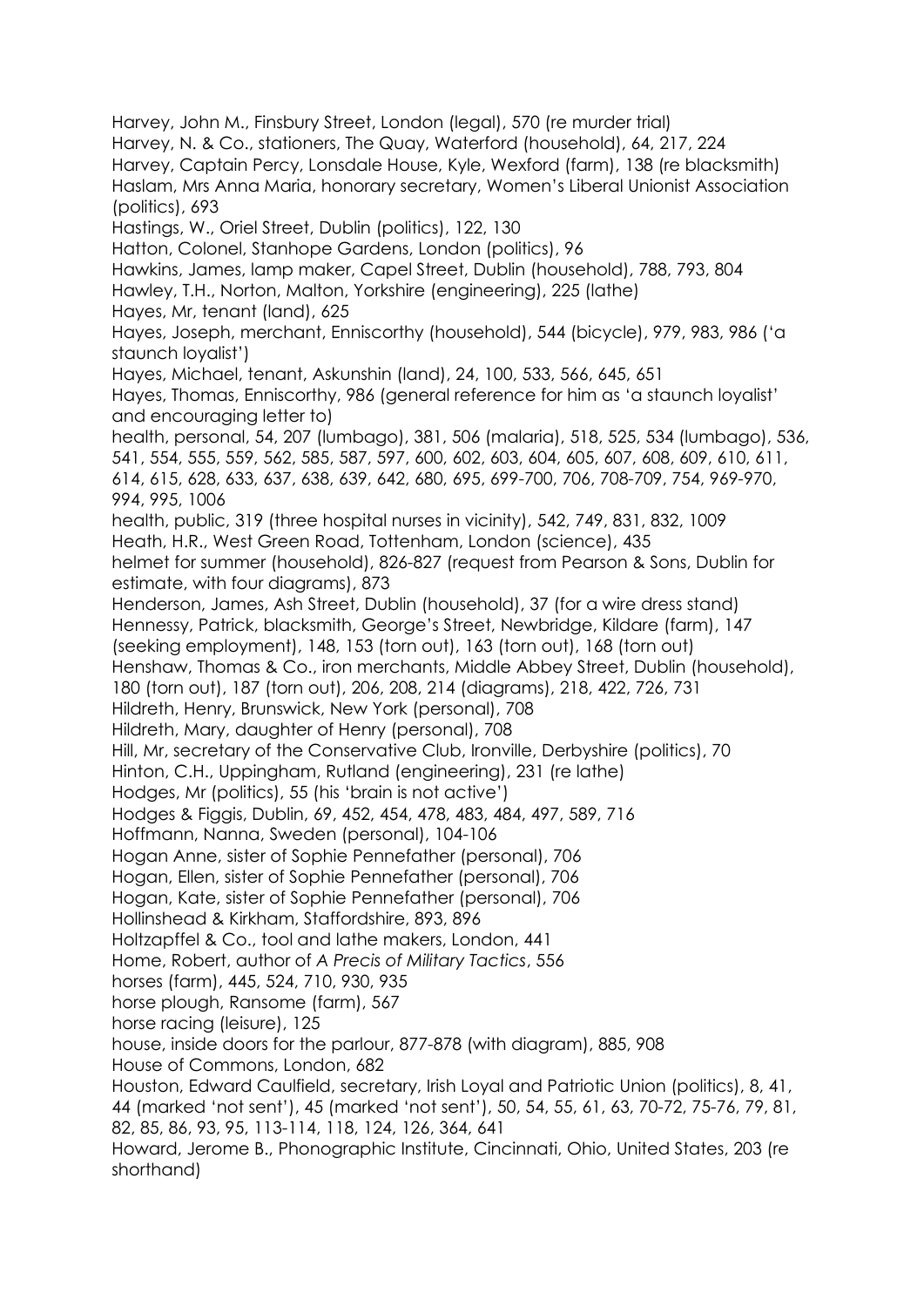Huggard, Mr, 971

Huggard, Martin, Wexford, 916

Hughes, Mrs, Clanbrassil Street, Dublin, 991 (Ellen ordering *Gardening Illustrated*) Hughes, Mr Benjamin, editor, Wexford Independent, 772, 857, 859

Hughes, John F., engineer, Aberffraw, Anglesey (engineering), 232

Humber & Company, bicycle manufacturers, Beeston, Nottingham (leisure), 389, 401, 405 (small diagram), 411-413 (specification wig organ enquire of tandem), 415, 419, 421, 424 (re EMR design for rear pushing handle & diagram), 429-430, 431, 457, 470, 481, 559, 752, 757, 767

hunting (leisure), 64, 122

Hutchings, The Revd R.S., Salisbury, purchaser of EMR's telescope (astronomy), 2, 5, 9, 11, 14, 16, 21, 22, 48 (wrongly indexed as 47), 81, 732 (enquiring how he likes the telescope he bought from EMR), 838, 913, 944

income tax, 49, 51, 229, 283, 300, 349, 383, 388, 396, 422, 427, 448, 455, 456, 474, 486, 532, 546, 552, 555, 562, 565, 566, 567, 571, 576, 583, 610, 611, 645, 732, 733, 742, 743, 748, 830, 838, 846-847, 849, 851, 856, 884, 920, 926, 928, 936, 950, 968, 973, 983, 988, 992, 997, 998, 999, 1000

Inland Revenue, Waterford, 49, 51

Inland Revenue, Wexford, 7

Inland Revenue, Dublin, 73, 154 (torn out), 232, 236, 239, 465, 469, 474, 570, 572, 573, 577, 586

Insurance (household), 3 (lathe sold), 107, 109-110, 112, 119, 133, 136, 152, 186, 573 (house, curved wing and coach house valued at £4,400, furniture at £700 in 1890) 737, 739, 743

International Fur Store, Regent Street, London (household), 216, 501, 617, 619, 628, 730

Ireland, John & Son, clothiers, Ellis Quay, Dublin (household), 875, 987, 989, 990 Irish Church Temporalities Commission*,* Upper Merrion *Street,* Dublin (land), 373 Irish Defence Union (politics), 508

Irish Land Commission, Merrion Street, Dublin (land), 202, 206, 258, 273, 281, 282, 309, 347, 379, 529, 580, 803, 806, 858, 948

Irish Loyal & Patriotic Union (politics), 8, 33, 41, 47, 50, 52, 54, 55, 61, 63, an account of meetings in Derbyshire 70-72, 75, 76, 79, 81, 82, 85, 86, 90, 93, 95, 107, 113-114, 118, 122, 124, 126, 130, 211, 248, 251, 364, 392, 641, 683, 728, 785, 805, 955 (changed name to Irish Unionist Alliance), 1003

*The Irish Times*, 53, 142, 160, 784 (advertisement for a loyalist, non-Leaguer, married agricultural labourer to occupy gate lodge)

Irish Unionist Alliance, 248, 364, 392, 641, 683, 785, 805, 955, 1003, 1018

Jackson, Mr, National Bank, Enniscorthy, 400 Jacob, Canon John Gifford, Ferns Protestant Orphan Society, Ardcolm, Wexford, 995 Jäger Woollen Company, Fore Street, London (household), 280, 282, 285, 349, 354, 358, 361, 365, 366, 370, 648, 682, 691, 715, 913, 920, 925 Jay, T.S., manager, International Fur Store, London, 216, 628, 730 Johnson, Mr, 'the Guardian' (land), 957 , 959 Jones, G.H., 150 *Journal of Hygeotherapy*, 340-342 (social purity) journals, personal, 689, 706, 709

Junior Army & Navy Stores, Regent Street, London, 506 (re opisometer)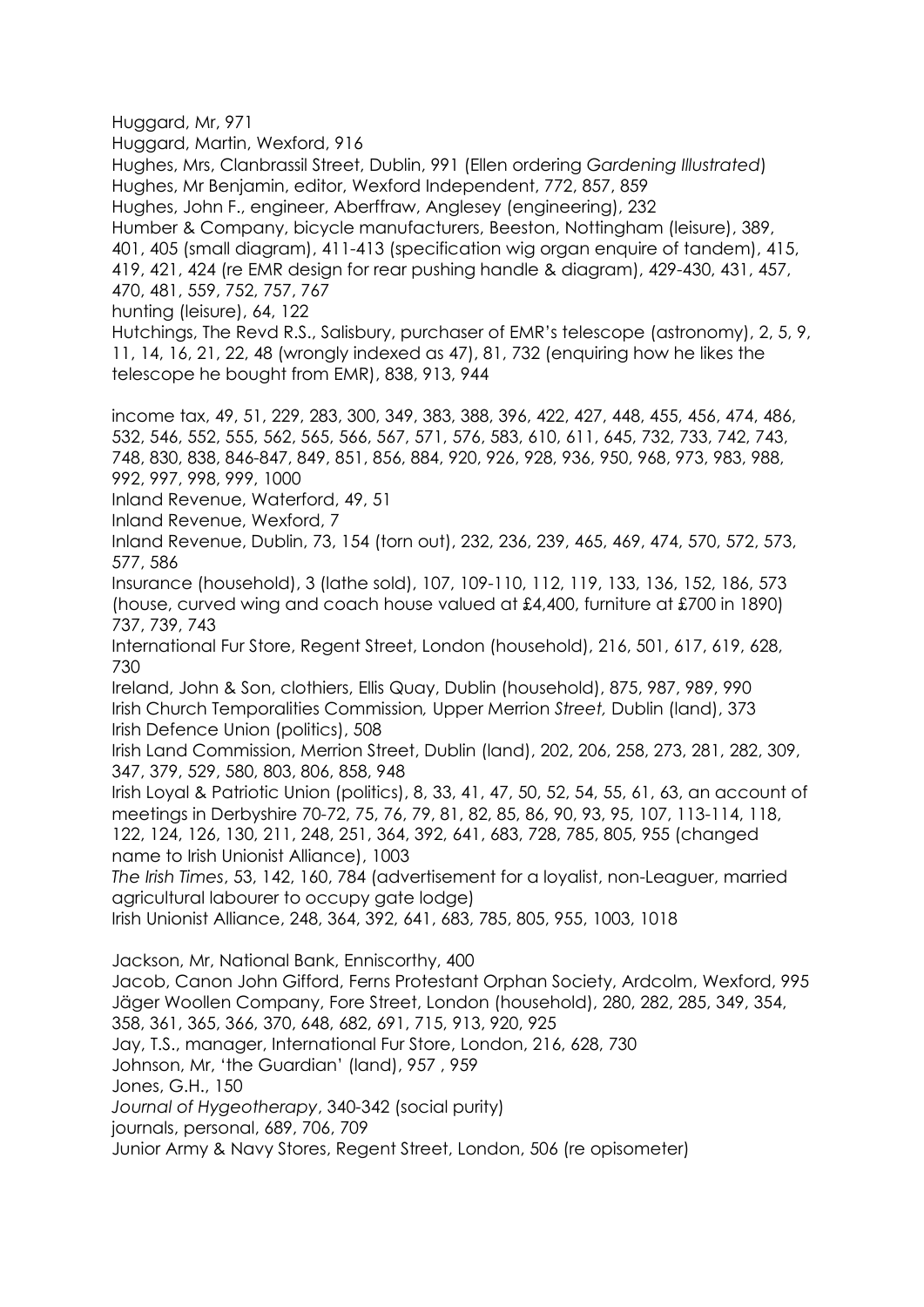Kavanagh, Mr, Borris House (farm), 276 Kavanagh, Mr, tenant (land), 347 Kavanagh, Mr, saddler, New Ross, 504 Kavanagh's farm (land), 375, 421, 615, 777, 824, 857, 859, 863, 940, 942 Kavanagh, Pat, tenant (land), 371 Kavanagh, Thomas, tenant, Grange (land), 368, 404, 533, 540, 548 ('poor honest old Tom'), 566, 645, 717, 819, 828, 940, 942 Kavenagh, Edward, Enniscorthy, 891, 896 Kearns, Mary (land), 971 Kegan, John, Wexford, 792 Keim, George, purchaser of EMR's house in Lebanon, United States, 780 Kelly, Mr, New Ross, 374 Kelly, Mrs (household), 374, 542 (Ellen requesting a car to take Miss Aird to New Ross) Kelly, John, 783 (sought help from EMR and the subject of a letter from John Bennett) Kennan & Sons, Fishamble Street, Dublin, hardware merchants, 30, 56, 892 Kennedy, Mr, 682 Kentish Wright, John, Nottingham (politics), 437 Keogh, Mr, hardware merchant, Enniscorthy, 264, 813 Kibblewhite, E.J., *English Mechanic*, Strand, London, 82, 87, 89, 213, 337, 385 Killinger, Charles, brother of Jacob & John, dead (personal), 779 Killinger, Jacob S., Annville, Lebanon, Pennsylvania and later Kansas City, United States (personal), 699-700, 775 Killinger, John W., Lebanon, Pennsylvania, United States (personal), 699, 779-780, 808 King, Henry, tenant (land), 388, 396, 540, 550 (death), 651 King, Robert, son of Henry, tenant (land), 32, 42, 67, 75, 100, 117, 215, 533, 550, 566, 625, 739 Kirkpatrick, Mr, speaker at Swaffham (politics), 61, 71 Knowlton, Augusta, Brunswick, Maine, United States (personal), 590, 593-594 (continuation of letter on 590), 708, 969 Knowlton, Emma (personal), 593 Lacy, Aidan, Enniscorthy (household), 720 Lambe & Co., fruiterer, Grafton Street, Dublin (household), 601 (for grapes) Lambert, Henry, Seething Lane, London (engineering), 241 (re lathe) Lamphier, Mr (land), 287-288 Lancashire Insurance Company, Sackville Street, Dublin (household), 107, 109-110, 119, 133, 136, 739 Land Corporation, Dublin, 174, 508, 537, 608 land court (legal), 273, 275, 322, 373, 377, 416, 541, 549, 551, 597, 609, 615, 625, 629, 631, 713, 717-718, 801, 803, 806, 807-808, 809, unable to attend due to illness 812, 813, 856, 857 Land League (land), 250, 400, 548, 551, 753, 754, 986 land question, EMR's views (land), 10, 17-20, 38-39, 43 (invoice for his expenses travelling to Dublin to meet the commissioner) Landberg, Herr, husband of Ida, Sweden (personal), 101 Landberg, Ida, Gräsmark, Värmland, Sweden (personal), 101, 689 Landlords Convention, 685, 783 Leary, Mr (land), 287, 291, 355 Leary, Garrett (farm), 131 (seeking employment) Leary, Garrett, policeman, cousin of Garrett, 131 Leary, James, tenant of Canon Blacker, 967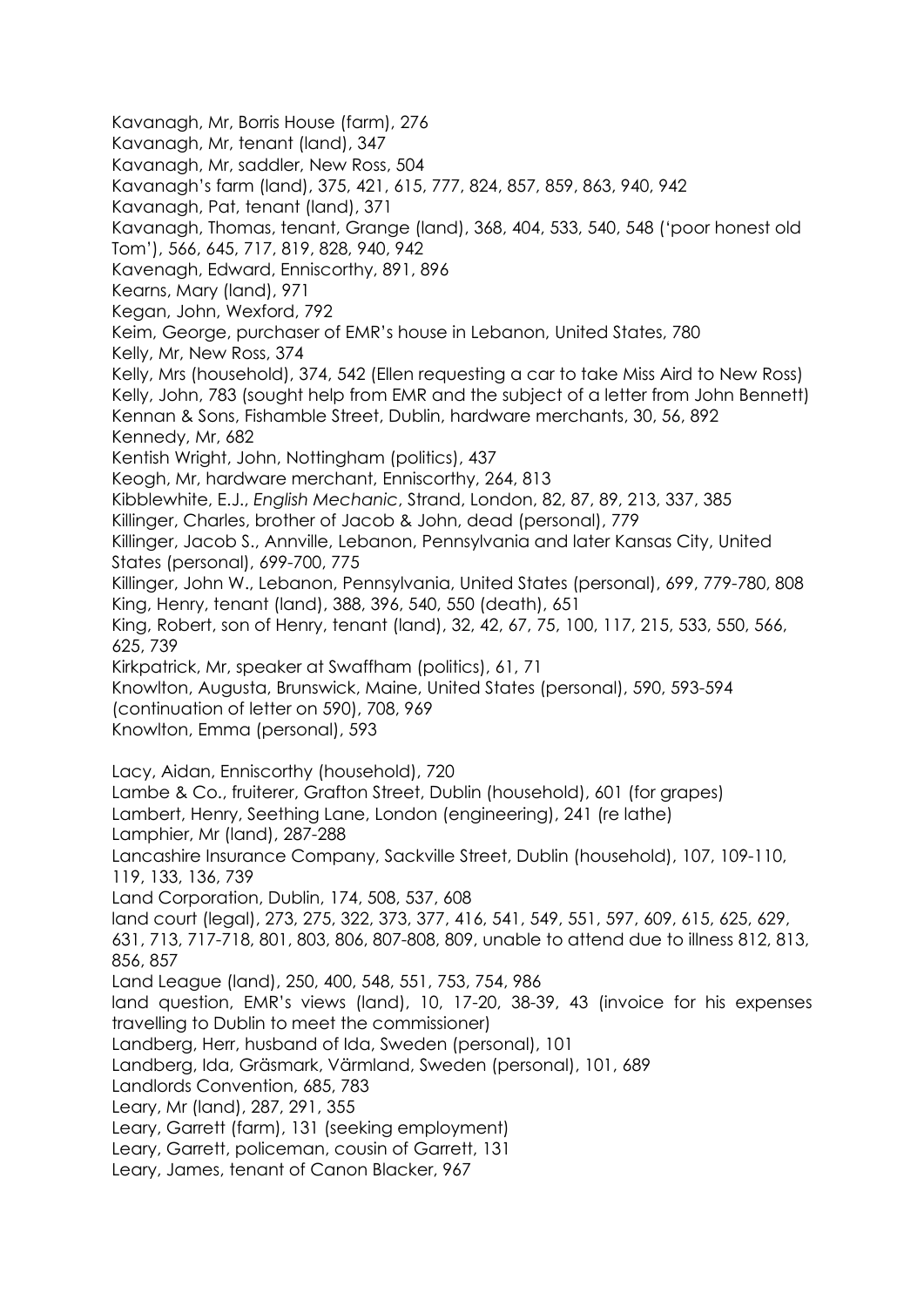Leary, Patrick, tenant (land), 540, 551, 615, dead 652, 740 leases (land), 627 Leedom, Hampton, hardware merchants, Henry Street, Dublin (household), 725, 726 (for reading lamp) *Leek and Cheadle Post*, Leek, Staffordshire, 79, 83, 106 *Leek Times*, Leek, Staffordshire (politics), 97, 98, 103, 106 Legacy & Succession Duty Office, Inland Revenue, 73, 154 (torn out) after death of Dorothea Richards 232, 236, 239; re death of John Sinnott 572, 573, 577, 586 Leigh, F.A., Rosegarland (farm), 137 (re blacksmith) Leisure Horse, London, 937 Lett, Mr, 504 Lett, Mrs, Enniscorthy, 123, 254 Lett, E.J., Enniscorthy, 125 (not subscribing to the Enniscorthy races) Lett, George, tenant, Askunshin (land), 196, 327, 425, 498, 531, 533, 566, 587, 625, 626, 645, 651-652, 713, 740, 899 Lett, Maria, tenant (land), 625 letter book, reference to, 690 letters, reference to, 709 Lewes Prison, governor, 837, 842 Lewis, Lucina H., Yellow Springs, Ohio, United States, 237 libel laws (legal), 772 *Liberal Unionist*, London (politics), 111, 120, 137, 224, 385 Liberal Unionist Association (politics), 111, 120, 121, 123, 128, 176, 217, 224, 326, 385, 392, 393, 410, 437, 443, 473, 683, 719, 728, 785, 900, 950, 1003 Liberal Unionist Association, Women's (politics), 692, 693, 900 Liberal Unionist Club, London (politics), 728 Lindsay, J. & Co., linen manufacturers, Belfast (household), 575 (tablecloths) Little & Nunn, solicitors, Wexford (legal), 182, 719, 720, 804 Littledale, Mrs Jane, Whaley Abbey, Rathdrum, Co. Wicklow, 490, 492, 500, 503, 509, 670, 675 Llewellyn & Son, churn manufacturers, Haverfordwest, Pembrokeshire (farm), 650, 656, 659 Lloyd, E.P., Lancashire Insurance Company, Sackville Street, Dublin, 109-110, 119, 133, 136 Lopdell, Annie, 237, 291 Loré, Prosper, hat manufacturer, Wellington Quay, Dublin (household), 873 Loyal Catholic Fund, 112, 115 Loyalty, Law & Liberty League (politics), 122 (started in 1880 by EMR 'as a local means of resisting our tenants') Lucas, Joseph, & Son, lamp makers, Little King Street, Birmingham (leisure), 662, 664, 668, 674 Lynch, Mr, 235 Lynch, Mr, 809 Lyons, Ada, eldest daughter of Mrs Sophie Pennefather (formerly Lyons, née Hogan), death of (personal), 700, 706 Lyons, M.E. (personal), 706 Lysaght, Major J.D., Stonehouse, Plymouth (engineering), 230 (re lathe) McBernie & Co., Belleek, 889 McDermott, Mr, Enniscorthy (household), 479, 488

McGee, Mr, *The Irish* Times, Dublin, 53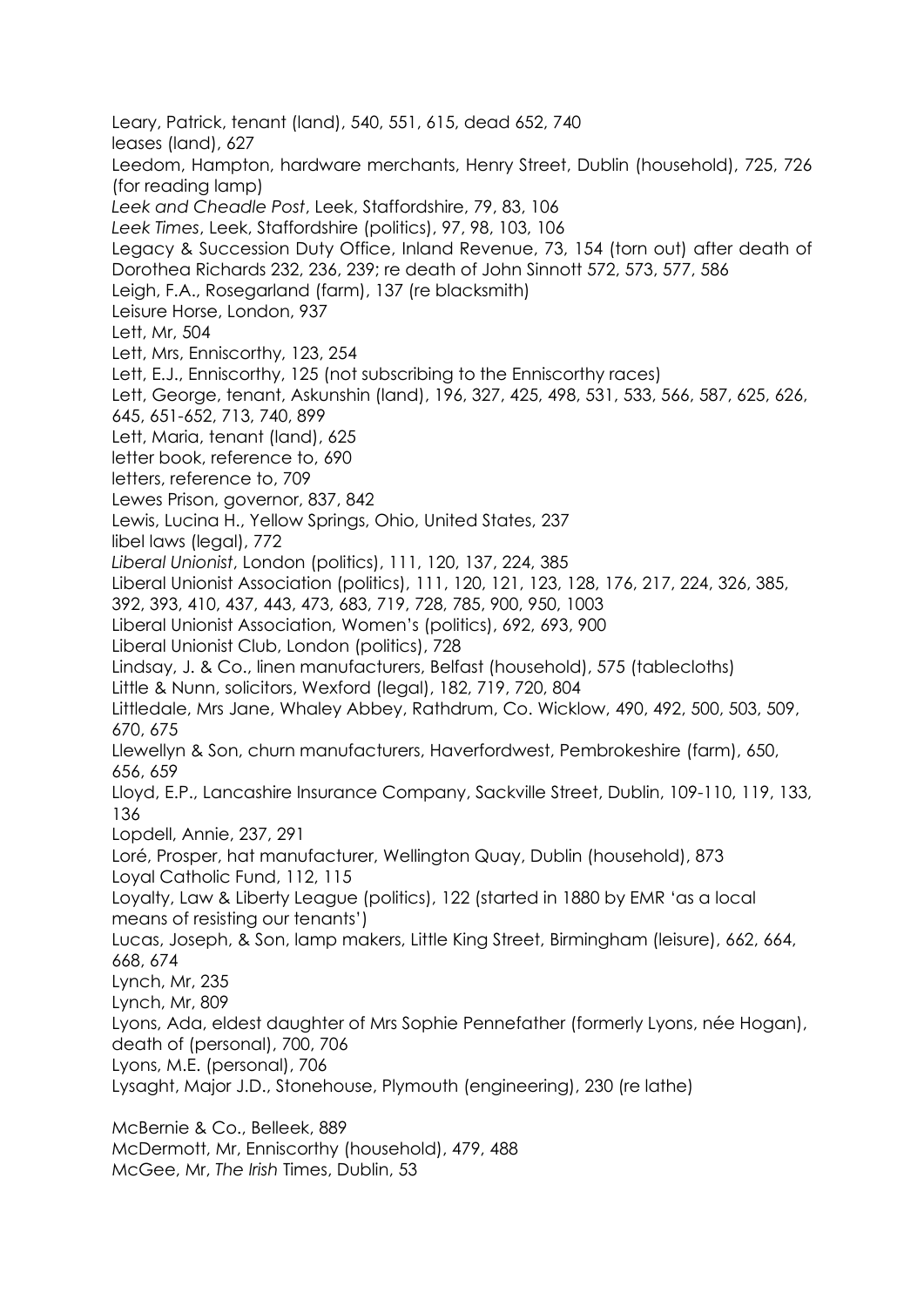McGonagill's Hotel, Duncannon (farm), 753 (re poultry) McKenzie & Sons, Dublin, 742, 744, 976 Macredy, R., Middle Abbey Street, Dublin (leisure), 373 Macmine Castle, Wexford (family), 852 McQuade, J.A., Inland Revenue, Waterford, 49, 51 Magrath, Mrs Georgina, mother of John, 92, 212 Magrath, Colonel John (politics), 92, 93, 95, 211, 212, 271, 321-323, 522, 844 (*not 843 as indexed by EMR*), 994 magistrates (legal), 705 Maguire, Mr, valuer (land), 646, 711 Maguire & Son, Dawson Street, Dublin (household), 721 maps (land), 483, 484, 506, 589, 597, 716, 717, 829 Marshall, Peter, Property Defence Association, Dublin (politics), 15, 24, 218, 226, 233, 628, 637 Martin, Mr, employee at Henry Stevenson, printers, Norwich, 68 Martin, Mr (politics), 107 Martin, Mr (land), 312 Matheson, Charles, barrister, Fitzwilliam Square, Dublin (legal), 508 (re his will), 521, 522, 526, 536, 538, 953, 962 & 967 Matthews, The Right Hon. Henry, home secretary, London, 833 Matthewson, Mr, 235 Maturin, W.P., Conservative agent, Strutt Street, Derby (politics), 50, 52, 53, 54, 55, 60, 66, 71 Maude, F.W., secretary, Liberal Unionist Association, London (politics), 121 May, Thomas, Fulham Road, London (zoology), 309, 337 Mayall, J., Regent Street, London, 754 Maybrick, Mrs Florence, Liverpool (legal), 570 (murder trial) Meadows, Mr, clerk of peace, Wexford (legal), 275 Mecredy, A., unfortunate business affairs of, 922 Medlar, John, blacksmith, Upper Oriel Street, Dublin (farm), 146 (seeking employment) memoirs, 665 (ordering paper for his book entitled *Remininscences*) Meteorological Society, London, 945 Miller, Colonel, resident magistrate, Wexford (legal), 286, 295, 345, 357, 487, 682, 821, 853 Miller, M.H., *Leek Times*, Leek, Staffordshire,103, 106 Milward, Dawson A., land agent, Lavistown, Kilkenny (land), 4, 5, 12 , 73 Minton, Messrs, 882 Moffat, James (farm), 556, 621, 701 (re stallion), 715 Moger, A.G.D., Bath City Bank, 112, 115 Montague, Mrs, unhappy case of, 981 Monteagle, Lord (politics), 377 Mooney, Daniel, blacksmith, re application for employment 151 (torn out) Moorcroft, William, steward, Borris House (farm), 523 (donkeys), 528, 532 Moore, The Revd Mr **xxxx**, brother of Edward, 875 Moore, Edward, grandfather of EMR, killed by his horse, 875 Moore, Edward, father of Dorothea (family), 546 Moore, Elizabeth, née Crosbie (family), 1011 Moore, William, uncle of EMR (land), 633 (rental) *Morning Post*, London (politics), 94, 702-703 Morrissey, Mr, tenant (land), 347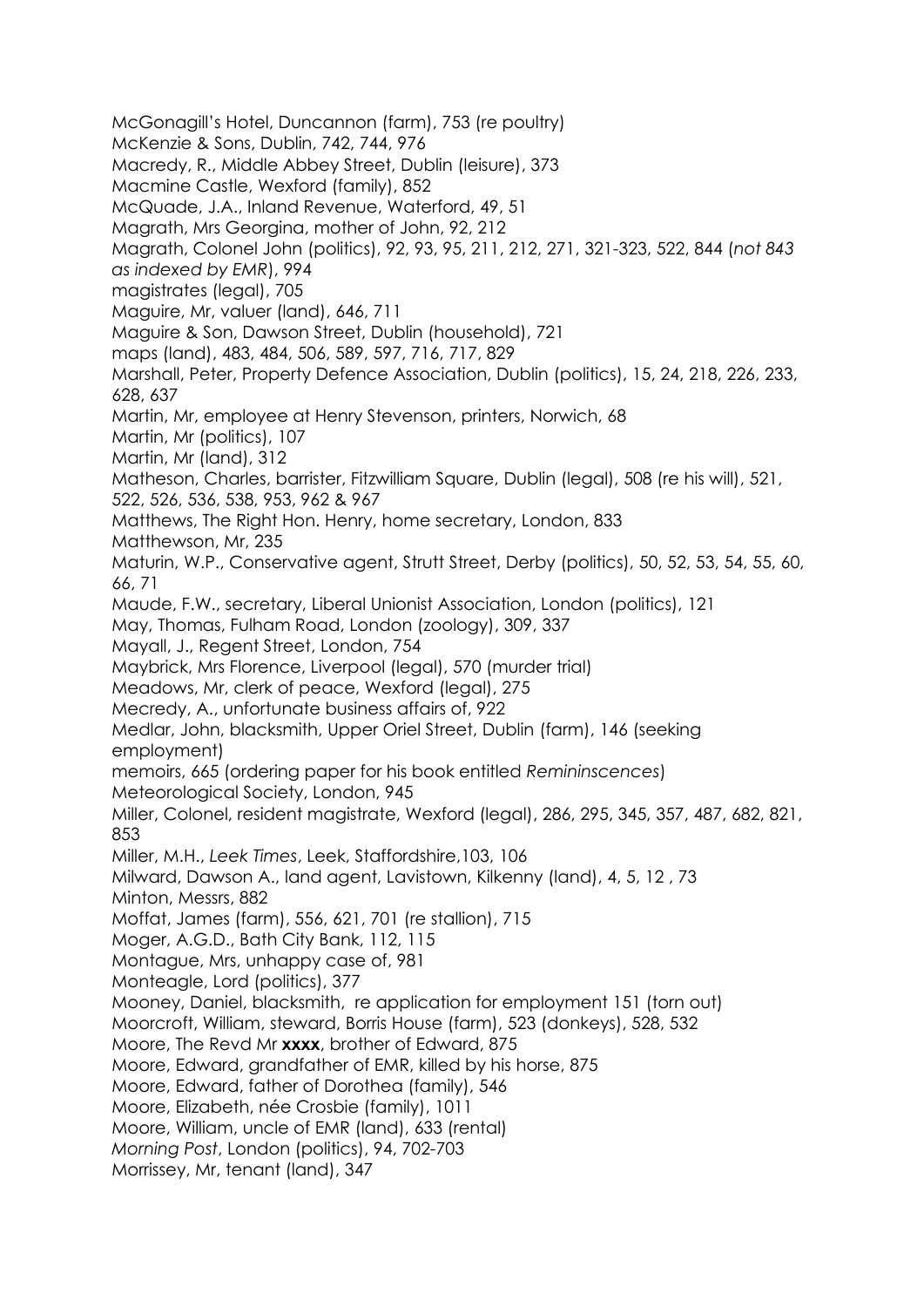Morrissey, James, Grange (land), 36, 285 (a Blacker tenant), 290-291, 299, 307, 328, 356 Morrissey, John, Askinvillar (land), 615, nephew of P. Leary, inherited his tenancy, 1,000-year lease, 652, 977, 1016 Morrissey, Katharine, succeeded as tenant on death of her husband Patrick in 1891 (land), 819, 899 Morrissey, Mrs Mary, Corrageen (land), 540, 577, 652, 819, 917 Morrissey, Mary, general servant at Monksgrange; daughter of an Askinvillar tenant (household), recommendation of, 489, 490, 492, 503, 509, 670, 675 ('her health broke down in consequence of a fright she got from the house taking fire') Morrissey, Michael J., tenant, Askinvillar (land),118, 543, 547, 548, 550, 615, 638, 652, 717, 740,790, 812, 859 (also acts on EMR's behalf as rent warner) Morrissey, Michael P., tenant, Askinvillar (land), 717 Morrissey, Patrick, tenant, Askinvillar (land), 34, 99, 130, 717, 740, succeeded by his wife Katharine, 819 Morrissey, Patrick, tenant, Askinvillar (land), 717, 740, 977 Muckross Hotel, Killarney, 481 Müller & Co., art supplies, Strand, London, 239, 241, 242 Murphy, The Revd Mr, Kiltealy, 381 Murphy, D., Milltown, 511 (re local road) Murphy, Dr Denis P., Larkfield, Enniscorthy, 605, 831, 832 (re public midwife for Mrs Burke), 957, 959 Murphy, John, road contractor, Springmount, Killann, 723 Murphy, John, workman, occupant of the gate lodge (farm), 136, 716, 813 Murphy, Mrs Mary, 865 Napper, General, New Ross (family), 525 National Apron Fair, United States, 775, 776 National Bank, Enniscorthy, 400, 442, 498, 535, 538, 539, 584, 603, 611, 616, 681, 791, 810, 851, 890, 912, 919, 922, 941, 965, 972 National Bank, New Ross, 182 National Liberal Union, Corporation Street, Birmingham (politics), 443, 447 National Society for the Prevention of Cruelty to Children, London, 981 (letter to inspector, Mr Dossett, letter re case of child cruelty reported in the Dublin *Daily Express*) Negretti & Zambra, opticians, Holborn Viaduct, London, 951, 952 Neil, John, tenant, Askinvillar (land), 136, 381, 533, 540, 566, 645, 716, 793 Neil, Michael, tenant, Askinvillar (land), 34, 99, 577, 580, 585, 587, 717, 959, 963, 966 Neiltown stream (land), 347 *New Ross Reporter*, 527, 531 *New Ross Standard*, 531 ('a most scoundrelly paper') Newtown Barry, fair, 654 Nicholson, Mr, smith, Enniscorthy (household), 274 (diagram for stove pipe) Noble, William, 245 (original owner of an antique book) Noble, Captain William, astronomer, Maresfield, Sussex (personal), 245 Nolan, Mr, at Fitzpatrick's, 480, 504, 828 Nolan, Daniel, tenant, Askinvillar (land), 34, 645, 963, 974 Nolan, James, clerk of petty sessions, Enniscorthy (legal), 268, 681, 685, 705 Nolan, James, tenant, Askinvillar (land), 533, 540, 566, 652, 665, 740, 819, 963, 974 Nolan, Michael, tenant (land), 793 *Norfolk Chronicle*, 68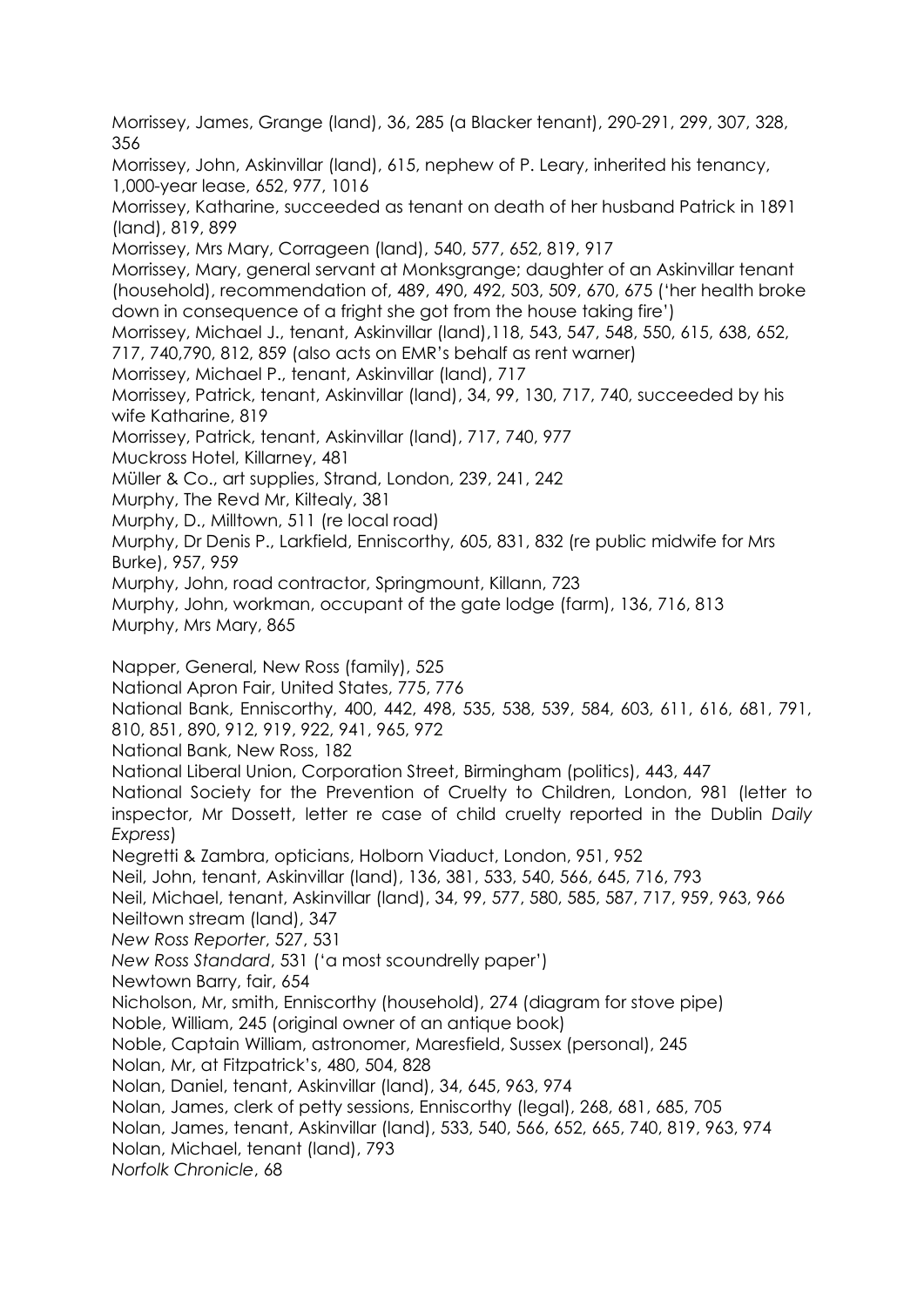Norrbom, Ida, Sweden (personal), 101, 689 Norrbom, Jenny, Sweden (personal), 102, 104-106, 689 Norrbom, Maria, Sweden (personal), 105 *Northern Star*, Darlington, Durham (politics), 975, 978 (Adela contributing political pieces), 979 Nowlan, Peter, Tulcannon, Taghmon (land), 631 (Graham's subtenant when he sold to Breens; a 'small country shopkeeper & cattle dealer', 632 Oaks, Mrs Margaret, tenant, Askunshin (land), 42, 99, 100, 144, 237, 374, 540, 638, 652, 667, 707, 711, 819, 856, 928, 974, 980 O'Brien, P., butcher, Enniscorthy (household), 528 observatory, Monksgrange, 11, 734 (clock), 944 O'Connor, Patrick and E.J. Lett, Enniscorthy (leisure), 125, not subscribing to the Enniscorthy races O'Dempsey, Thomas J., solicitor, Enniscorthy (land/legal), 201, 957 O'Donovan, W.J., Kenilworth Square, Rathgar, Dublin, 383, 453 (both re widow of John H. Glascott) O'Flaherty, Peter J., solicitor, Enniscorthy (land), 307, 308, 328, 343, 346 O'L–, Pat (household), 227 opisometer, 505, 506 Orange Emergency Committee, 49 York Street Dublin (politics), 132 Orange Society (politics), 14, 130, 747 Oriental Tea Agency, 946 Orpen, Adela (family), 25 (dog), 26 (dog), 64, 101, 113, 118, writings 259-260, 332, 393, 636, writings/public speaking 690, 699-700, 704, 727, 728, 967, 984-985, 986 Orpen, Edward R., grandson of EMR (family), 332, 935, 970 Orpen, Goddard H. (family), 79, 155 (torn out), 207, 227, 246, 305, 310, 320, 332, 376, 395, 400, 417, 540, 636, 644, 653, 704 (working on a translation of a Norman French poem), 729, 817, 829, 869, 883, 890, 918, 935, 967, 972, writing controversial political pieces for the *Northern Star* 978, 1005 Orpen, Iris (Girlie), granddaughter of EMR (family), 332, 935, 970 Orpen, John R. (legal/land), 27-29, 219, 235, 246, 264, 270, 273, 279, 309, 312-313, 408, 495, 552, 558 Orpen, Penelope, 1004-1005 Orpen, Richard (family), 558 (accident) Orpen, The Revd Thomas H. (family), 23, 179, 191 (torn out) O'Sullivan, T., hotelier, Queenstown, Co. Cork, 209 Owen, William E., Moore's Ordinary, Virginia, United States (legal), 304 *Pall Mall Gazette, London* (politics), 10, 644 Parker, John H., *Daily Express*, Parliament Street, Dublin, 751 Parnell commission, 934 Patriotic League (politics), 53 Paul family tree (family), 1011 Paul, Elizabeth, later Mrs Richards (family), 1011 Paul, Sir Joshua (family), 875 Paul, Juliet, wife of William, Wexford (family), 1009-1010, 1012 Paul, Sir Robert J., Ballyglan, Waterford (family), 416, 417, 735, 736, 738, 875, 910 Paul, William J., Wexford (family), 1009, 1011 Payne, Mr, traffic manager, Dublin, Wicklow & Wexford Railway, 996, 999 peace, clerk of, Wexford, 275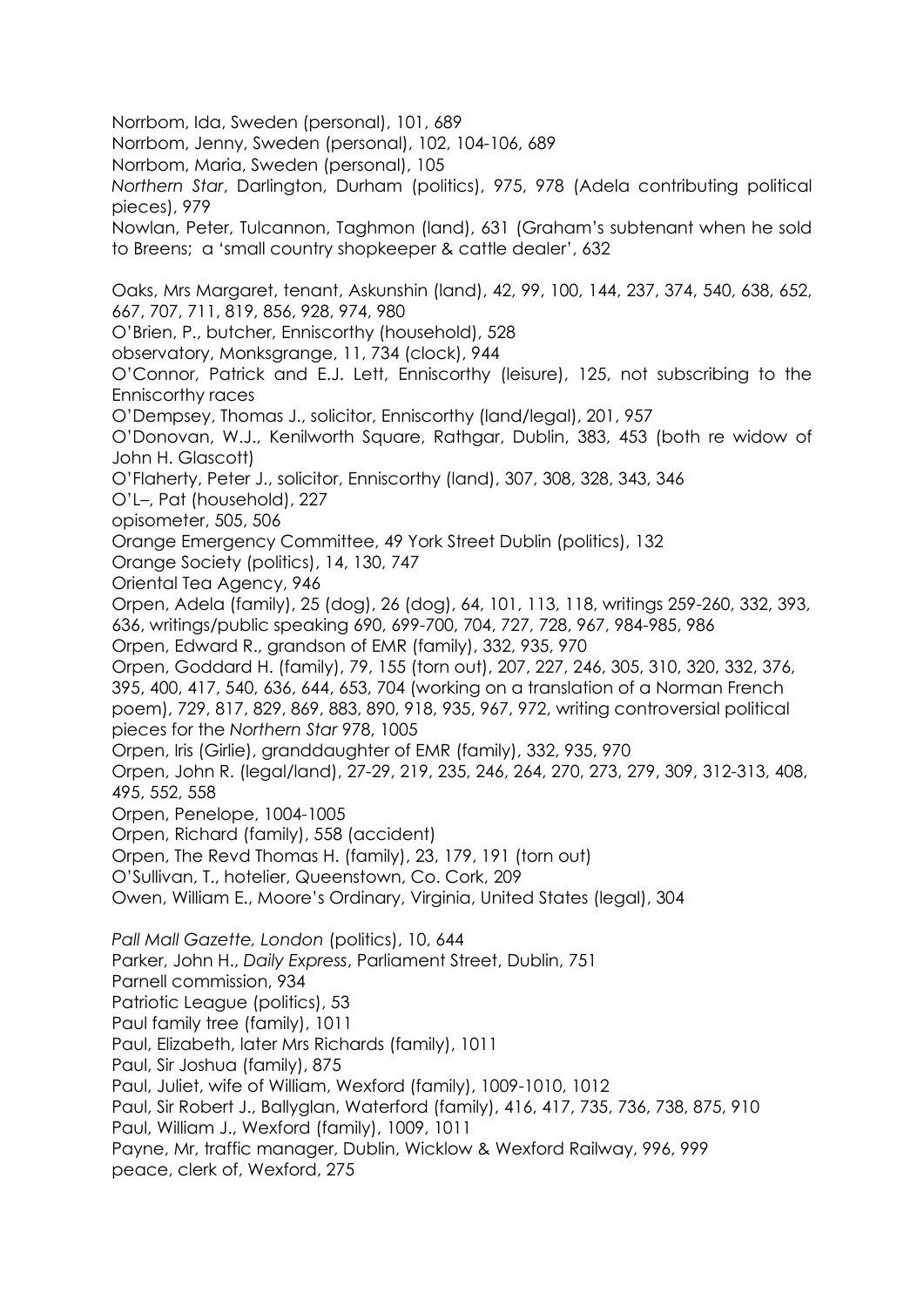Peal, Mr, Assam, 337 Peare, Charles H., Carrick on Suir (land), 26, 41, 80, 86, 212, 233, 378, 547, 649, 781, 915, 946 Pearson & Son, wire cage workers, 5 Nassau St., Dublin, 822,826-827, 830 Peck, Philip, 95 Peile, J.K., Adelaide Road, London (engineering), 228, 234, 241 (re lathe) Pender, Matthew, tenant, Askinvillar (land), 34, 347, 717, 819 Pennefather, Mrs Sophie, née Hogan, formerly Mrs Lyons, Chatham, Canada (personal), 700, 704, 706 (continuation), 984-985 Percival, Captain J, Slaney View, Wexford (farm), 136 (re blacksmith) petty sessions, Clonroche, 705 Phonographic Institute, Cincinnati, Ohio, United States, 125, 182 (re shorthand) phonography, used in EMR's journals, 706 piano (leisure), 608, 616 piano tuner (leisure), 268, 608, 616 Pigott & Co., Grafton Street, Dublin (leisure), 599, 608, 616 Pim, Henry, Stradbrook Hall, Blackrock, Co. Dublin (farm), 996, 997 (Ellen arranging delivery of guinea fowl) Pim Bros., drapers, George's Street, Dublin (household), 21, 23, 35, 40, 51, 348, 355, 378, 414, 466, 492, 512, 519, 522, 557, 580, 591, 606, 620, 636, 639, 659, 684, 713, 713A 724, 776, 895, 976, 1002 Pitman, Benn, founder of Pitman shorthand, Cincinnati, Ohio, United States, 125 Plan of Campaign (land), 400 Poor Law Union, Enniscorthy, 78, 247, 248-251, 673, 960, 966 Porter, Sir George, Dublin (zoology), 330, 369, 513 Portora Royal School, Enniskillen, 560, 852 postmaster, New Ross, 160 postmistress, Enniscorthy, 123, 269, 686, 763, 917, 924, 996 postmistress, Killann, 240, 750 post office, general, Dublin, 202, 240, 598, 602, 612, 618, 619, 635, 680, 691, 901 Pounden, John C., Ballywalter, Gorey (politics) 14, 744, 745, 747, 750, 767, 789, 796 Pounden, The Revd William D. , Rector of Lisburn, brother of John, 14 Power, Mrs, coal & lime dealer, Bridge Street, New Ross (household), 127 Prandy, T., Texas, 261 Prater, T.H., Farnborough, Hampshire, 300 priests, interfering in elections (politics), 978, 979 Primrose League (politics), 130 Property Defence Association (politics), 14, 15, 22, 24, 31, 130, 164, 181, 218, 226, 233, 364, 628, 637, 758, 784 Property Defence Association, Enniscorthy (politics), 2, 14, 15, 22, 31, 56, 899, 986 Protestant Orphan Society, Diocese of Ferns, 995 Pryce Jones, Pryce, Newtown, Wales (household), 3, 280, 478, 723, 755, 764, 768, 828, 961, 964 publishers, EMR's opinion, 636 Pullen, Mr, dyer (household), 746 Puller & Co., Perth, 171 (torn out) Pyne, Miss, Westminster, 467, 481 Quigley, Daniel, miller (land), 285, 287-292, 299, 307, 308, 313-314, 328, 343 (has a mill), 346-347, 403 Quigley, John, Corrageen (land), 656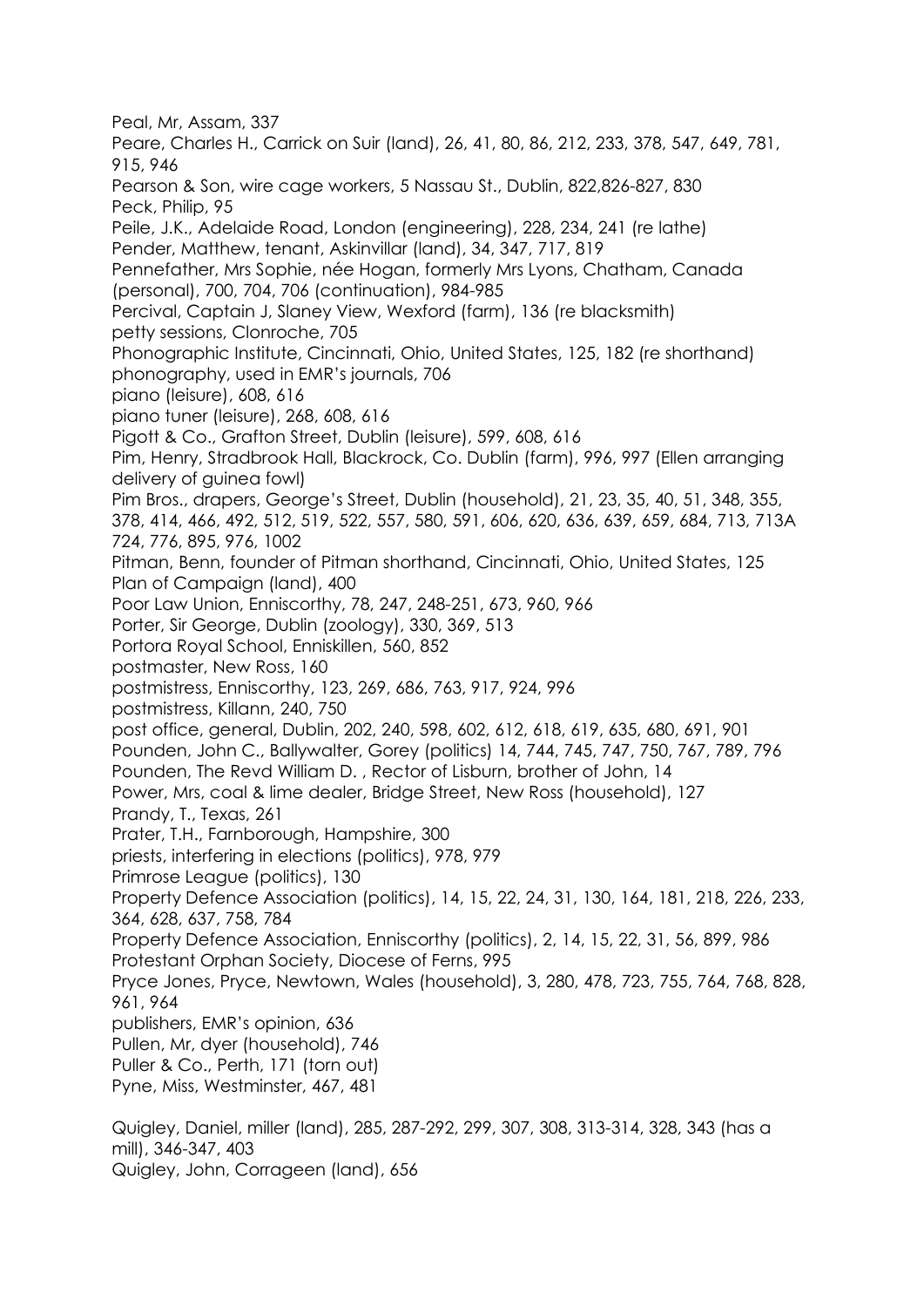Rankin, Thomas, Ballycassidy, Co. Fermanagh (farm), 791 re his application for a place as labourer Rathnure, parish, 17 ('the excellent Catholic pastor of this parish'), 290

Reilly, Thomas H., artists' warehouse, Grafton Street, Dublin (household), 710,811, 989 (frame for a pen and ink drawing), 991 religion (personal), 642-643 rental (land), 633, 819, 899, 974 Rice, Mrs (household), 227 Richards, Baron (John Richards, Baron of the Court of the Exchequer, from a junior branch of the Macmine Richards) sons of his at Portora Royal School, Enniskillen with EMR, 852 Richards, Albert, Macmine Castle, Wexford, 852 Richards, Elizabeth, née Paul (family), 1011 Richards, Ellen, wife of EMR, 25, 101, 104, 319 (pain in leg), 333 (childlessness), strains on 624, 634 (she 'does the work of a second servant'; previously wrote short stories), 704, won first prize at a rifle match 706, 709 ('great blessing of a good wife'; 'such an excellent partner'), 782, strain on 844, 967, 1004-1005 (drawing a map) Richards, Ellen, letters by, 35, 38, 40, 51, 216, 241, 374, 490 (2), 492 (3), 542, 575, 582, 597, 598, 599 (2), 600, 601, 602, 603, 604 (2), 605 (2), 606 (2), 607 (2), 608 (2), 609, 610 (2), 611 (3), 612 (2), 613, 614 (2), 615, 616 (2), 619 (2), 620 (2), 28, 635, 636, 670, 674, 675 - 676, 680, 684, 691, 692, 693 (2) 694, 705, 755, 753, 794, 811 (2), 828, 832, 'my clerk ' 959 860, 871, 879, 982, 991 (2), 994, 995, 996, 997, 998 Richards, Ellen E., 334 [in *shorthand*] Richards, Ellen, née Napper, Marlborough Road, Dublin (family), 371 Richards, Goddard H., 73 (death) Richards, Captain J.R., Queen's Royal Surrey Regiment, asking for information about a former soldier, Walter Hargan, 843, 852 Richards, The Revd John, 287 Richards, John E., son of EMR, death of, 642, 709 Richards, John F., brother of EMR, 32, 73 (death), 243, 244 Richards, Sarah, wife of EMR, 699, 706, 709 Richards, Solomon, Solsborough, governor of Wexford under Cromwell, family connection with (family), 873 Richards, William (land), 64 Rigby, John & Co., gunmakers, Suffolk Street, Dublin, 96, 454, 803, 887, 891, 927, 935, 973, 976, 988 Rigley, Mr, tenant (land), 347 Rigley, Mrs, tenant (land), 145, 215 Rigley, William F., tenant, Askinvillar (land), 717, 807 Roberts, Dr, Enniscorthy (medical), 990 Robinson, John, J.P. (politics), 79 Ross Brothers, Dublin, 684 Ross, William & Co., Enniscorthy (household), 4, 134, 746 Ross & Waterford steamer, New Ross, 983 Ross Bridge rates, 8, 26, 98, 361, 586, 649, 681 Rotherham, George, pupil, Portora Royal School, Enniskillen, 506 Ronyère, Madame, Paris, France (personal), 101 Royal Commission on Land Acts (land), 37, 38-39, 43, 47, 48, 53, 57, 77, 443, 644 Royal Irish Constabulary, Enniscorthy, 329, 694, 754, 812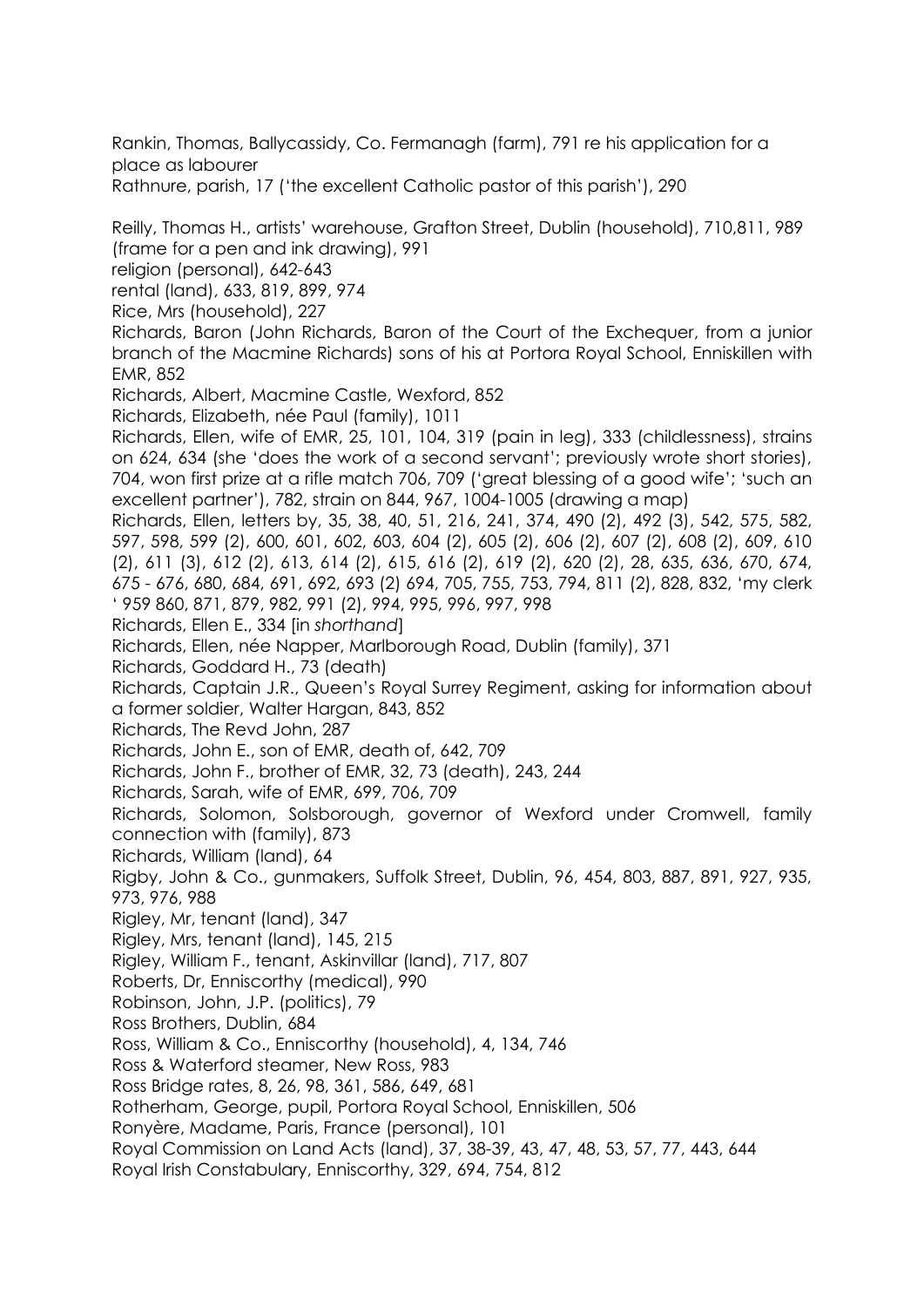Royal Irish Constabulary, Enniscorthy, district inspector, 694, 754, 812

Royal Irish Constabulary, Killann, 238, 623, 685, 696, 705, 819

Russell, Dr George, Cashel, see Russell Indemnity Fund above

Russell, T.W., M.P., Saint Stephen's Green, Dublin (politics), 1, 47, 48, 252, 299, 368, 377,

443, 447; re subscription list for loyalists in Co. Tipperary, 748, 758, 986

Russell's Hotel, Dublin (personal), 887

Russell Indemnity Fund, 695 (set up to indemnify Dr George Russell of Cashel against legal expenses in a medical negligence case which he won on appeal)

Ruttledge, Francis, land agent (land), 31, 56, 147, 285, 299, 368, 371, 375, 404, 416, 421, 534, 535, 541, 543 (marked 'Morrissey'), 547, 548, 549, 550, 555, 559, 569, 577, 581, 584, 585, 587, 588, 597, 609, 615, 616, 621, 625, 626, 627, 629, 631, 632, 633, 638, 651- 652, 653, 654, 655, 663, 665, 667, 668, 673, 678, 682, 698, 707, 711, 712, 715, 729, 738, 739, 740, 741, 770, 777, 782, 790, 793, 799, 807-808, 809 (re setting up a sundial at Rutledge's house), 819 (marked 'rental'), 824, 828, re sundial 829, 856, 857, 859, 863, 867, 887, 899 (marked 'rental'), 902, 937, 940, 942, 947, 951, 955, 956-957, 959, 963, 965, 966, 967, 971, 974 (marked 'rental'), 977, 980, 1016

Ruttledge, Mrs Hester, wife of Francis, 548, 577, 615, 828, 980

Ryan family, Corrageen (land), 750

Ryan, Mr (land), 287, 291

Ryan, Mr, tenant (land), 347

Ryan, Mr (land), 899 (legal abate)

Ryan, Mrs (Mrs Martin), tenant (land), 638 ('poor Mrs Martin Ryan'; 'always a good tenant')

Ryan, Mrs, wife of William, Corrageen (land), 588 ('an industrious woman')

Ryan, Kathleen, wife of William, Corrageen, tenant in arrears (land), 453, 932 re trespass of her son Patrick

Ryan, Mary, tenant, Corrageen (land), 717

Ryan, Mrs Mary, also referred to as 'the widow Ryan', EMR ordering materials and paying for house for her, 831, 836, 848

Ryan, Nicholas, Cooladine, Enniscorthy (land), 367 (valuation), 370, 376, 384, 386, 387, 407

Ryan, Nicholas, valuer (land), 980

Ryan, Paddy, 'my old friend', grandfather of Patrick Ryan, 932

Ryan, Patrick, Grange (land), 355

Ryan, Patrick, hardware merchant, Main Street, Enniscorthy (farm), 170, wood for a cart 624, a wheelbarrow 718, 813 (drawing of cottage) 836, 848, a stone cart 862 & 876, 881,886, 892, 921, 960

Ryan, Patrick, son of Mrs Kathleen Ryan (land), 932 (trespassing with his dogs on Monksgrange demesne)

Ryan, William (land), 587

Ryan, William, tenant, Corrageen (land), 533, 540, 566, 645, 652

Ryan, William, tenant (land), 588 ('a virulent leaguer and I believe worse than that') Ryland, Mrs, Enniscorthy (household), 746

Salsbury, John, London, 662

Sargent, Mrs Annie, wife of William A. Sargent (family), 751, 782, 792, 810, 850, 861, 864

Sargent, Mrs Dorothea, EMR's mother (family) 25, 59 (funeral), 62, 73, 101, 104, 232, 236, 239, 260 (kept all EMR's letters), 317 (Bible and hymnal), 546 (memorial inscription), 699 (death), 704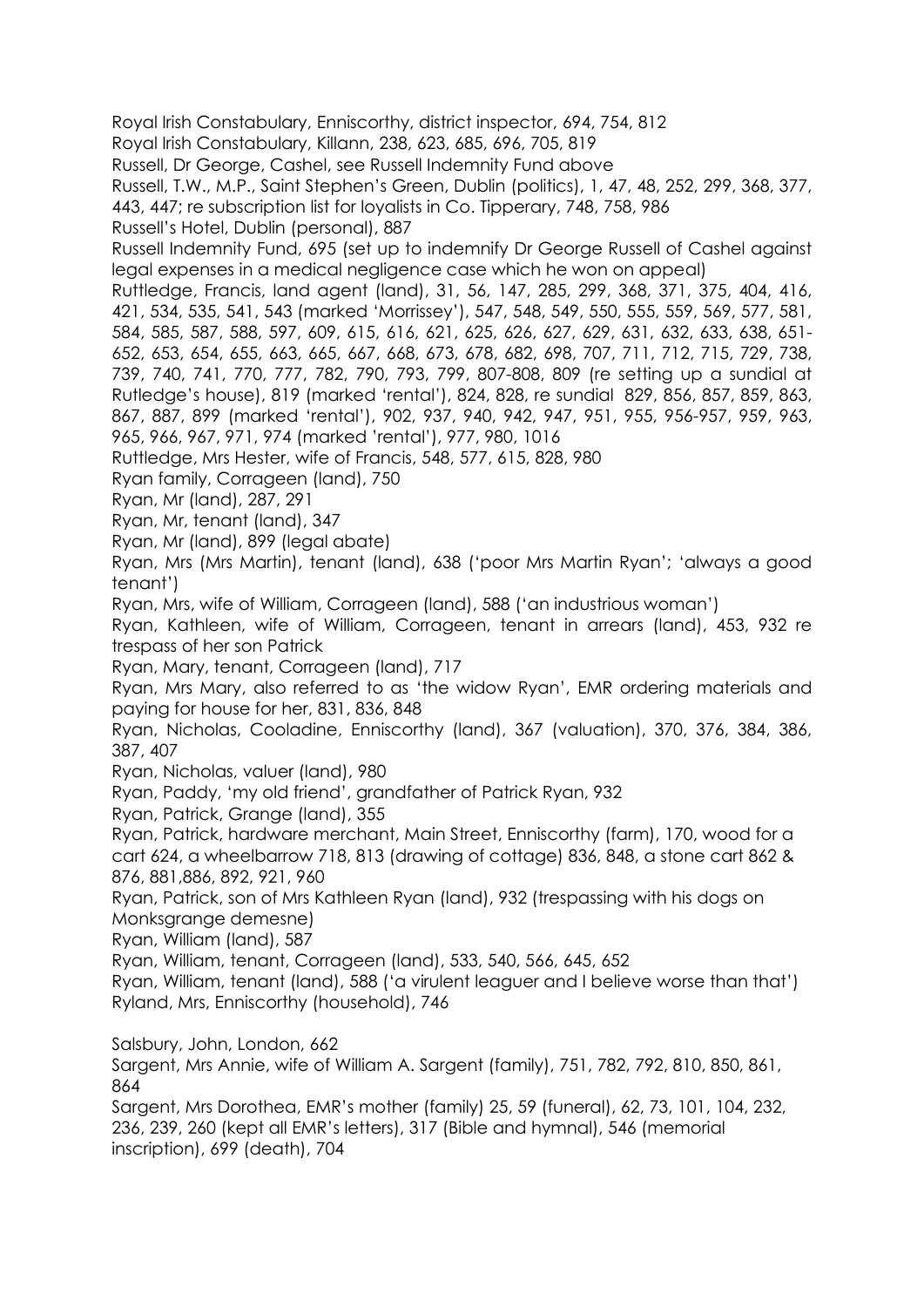Sargent, Emily, daughter of William A., died, 19 May 1891, of influenza contracted at school in Leipzig, Germany (family), 782, 850 (two letters), 861, 864 Sargent, Harry R. (family), 530 (wrongly indexed by EMR), 545 (asking for wine to restore EMR to health), 600, 604, 699, 704, 799 Sargent, M.D. (family), 858, 860 Sargent, Mary (family), 751 (gymnastics), 792 (living in Cheltenham), 850 Sargent, Tom (family), 23,706 Sargent, William A., EMR's step-brother (family), 3, 62, 217, 235, 364.488, 527, 531, 557 (incorrectly indexed), 604, 709, 737, 850, 861, 864 (some relate to his agency of the Lancashire Insurance Company) Saunderson, Colonel Edward James, unionist politician, M.P., House of Commons, London (politics), 258, 260 Scallion, Mr, tenant (land), 625, 739, 740 Scallion, Matt, tenant (land), 540, 587, 588, 678, 819, 856, 899, 974 Sedgwick, Mr, Ironville, Derbyshire (politics), 70 seeds (garden), 74 (vegetables, including peas, bean, parsnip, carrot, potato), 228 (vegetables, including cabbage and potato), 397 (vegetables, including peas, bean, broccoli, carrot and lettuce), 648 sessions clerk, Enniscorthy (legal), 268, 681 Shankill flagstone quarries, Kilkenny (household), 134 (hearth flag) Shardlow, J.T., chairman of meeting at Summercotes, Derbyshire (politics), 70 Shea, Mr, tenant (land), 625 Shea, John, Askinvillar, tenant (land), 129 (lives in his own house on his own land; merely rents Doyle's land). 540, 739 Shipton, E.R., Fleet Street, London (leisure), 446, 449, 510, 520, 521, 553, 633 shooting on the demesne (land), 62 shorthand, letters in, 334-335 Signal Cyclometer Company, Old Street, London (leisure), 409, 414, 430, 433, 438, 444, 477, 557, 560, 565, 566 silver at Monksgrange (household), 62 Sinnott family, Ballyhyland (land), 572, 573, 577, 586 Sinnott family, Newtown (land), 750 Sinnott, Mr, tenant (land), 67 Sinnott, Mr, brickworks, Enniscorthy, 654, 696, 943, 946 Sinnott, Mrs Anastasia, tenant, deceased, Grange (land), 652 Sinnott, Anthony, tenant, Newtown (land), 533, 540, 566 Sinnott, John, Ballyhyland, Killann, death of, 13 November 1888, 572, 573, 577 Sinnott, John A. (land), 244 Sinnott, Martin, mason, Ballyhyhland, 666, 724, 935 Sinnott, Thomas, tenant, eldest son of Mrs Anastasia Sinnott, inherits her tenancy Newtown (land), 645 Sinnott, Thomas, son of Anastasia, tenant, Grange (land), 652 Sinnott, Walter, Ballyhyland, son of the late John Sinnott (land), 572 Slack, Captain, divisional magistrate, Waterford (legal), 295 (boycotting), 302, 327 Sladen, Mr, Leicester, re copies of *English Mechanic*, 439, 440 Slievebawn (land), 64, 555, 562, 567 Sloan & Son, Dublin, 194, 195 (both pages torn out) Slye, George, coach maker, Talbot Street, Dublin, 379, 468, 483, 499, 504, 523 Smith, Francis & Son, umbrella makers, Grafton Street, Dublin (household), 712 Smith, Henry, ironmonger, Capel Street, Dublin (household), 267 (crossed out in index), 359 (diagram), 452, 495, 648, 722, 725, 904, 905, 942, 995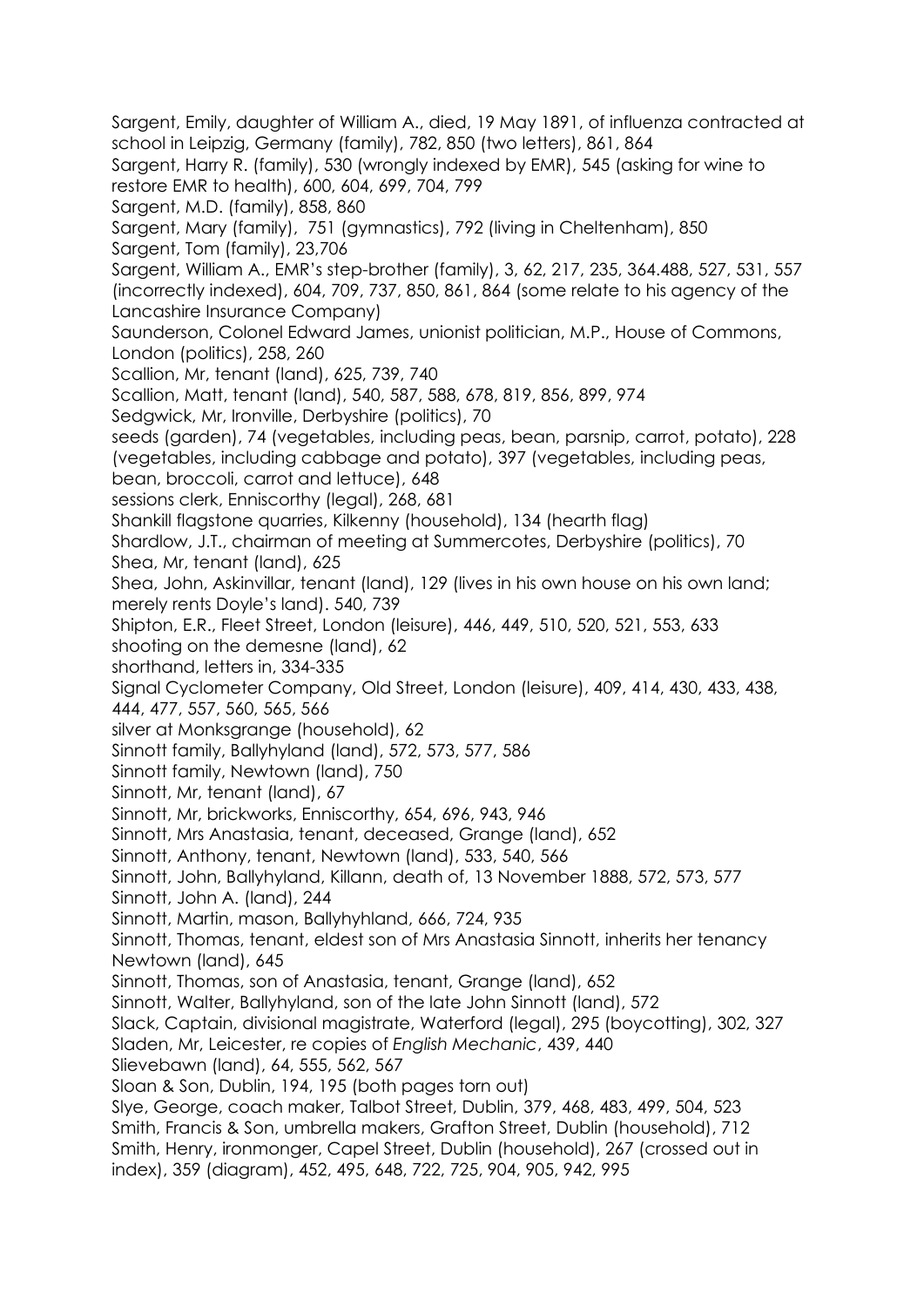684, 686, 690, 695, 727, 731, 732, 777, 905, 906, 914, 923, 945, 948, 956, 960, 964, 1000 Smyth, Mr, 408 (bill) Somers, Edward, collector of poor rates and county cess, Courtnacuddy, Enniscorthy, 78, 247, 710, 966 Square Park stream, 207 stable & cow house (farm), 935 Stafford, Miss, Enniscorthy, re wedding cake for a friend of Ellen, 491, 499, 879 Stafford, Philip, tenant, Newtown (land), 540, 645, 652, 819, 899 Staines, Theo, Clare Street, Dublin, re cycling (leisure), 922 Stanby & Company, wire workers, Livery Street, Birmingham (farm), 980, 996, 1001, 1005, 1007 Statham, J.R., Kilkenny (leisure), 795 (tricycle) station master, Enniscorthy (household), 156, 457, 488, 766, 957, 982, 1018 station master, Harcourt Street, Dublin (household), 999 Stead, WJ, *Pall Mall Gazette*, London (politics), 10, 644 Stead, W.J., publisher of the *Review of Reviews*, Mowbray House, Norfolk Street, London (politics) 10, 17 Stephens, Henry C., London, 909, 915, 920, 936 Stevenson, Henry & Co., general printers, Norwich, 68 (re subscription to the *Norfolk Chronicle)* steward, Borris House (farm), 276, 448, 511, 523 (William Moorcroft re donkeys), 528, 532 Stokes, John, tenant (land), 288-291 (his grandfather owned what became Daniel Quigley's mill), 299, 302, 308, 312, 314, 356, 400, 533, 534, 551, 566, 569, 585, 587, 588, 740, 819 (in arrears and built part of a new dwelling house instead of paying his rent(, 856 (in arrears), 857 (laying down a new floor in the addition to his house), 859 (spent £30 on agricultural tools), 899, 937, 956-957, 959, 977, 1016 sub-commission, Enniscorthy (land), 273, 282 succession duty, 73, 232, 236, 239, 572, 573, 577, 586 Sweden, 689 Switzer & Co., Grafton Street, Dublin (household), 387, 591 Symons, G.J., London, 945, 979 Taffs, A., surveyor of taxes, Waterford, 486, 532, 555, 562, 567, 733, 743 tandem (leisure), 358, 389, 411-413 (diagrams), 596 Taylor, Charles, High Street, Wexford (politics), 687, 786, 830 tenants (land), 59 (almost all attended his mother's funeral), 547, 566, 645, 651, 671 (conditions of tenancy include cutting bracken, briars and thistles), 715, 717, 798 tennis (leisure), 319 Thompson Brothers, builders' providers, Wexford, 567, 573, 868, 872, 876 Thompson, G., Glen Mill Store, Dublin, 510, 721, 738, 872, 927 Thompson, Miss Mary, High Street, Waterford (household) 13, 23 Thompson, Thomas, blacksmith, re application for employment (150 torn out threshing machine (farm), 15 (requested for use of boycotted persons) *The Times*, London, 54 Tobin, Mr, tenant (land), 347 Tobin, Mr (land), 860 Tobin, Darby, Boolabeg (farm), 752 Tobin, Philip, tenant, Askunshin (land), 99, 100, 540, 717

Smith, James Parker, Liberal Unionist Association, London (politics), 326, 410, 437 Smith & Wellstood, stove manufacturers, London (household), 404, 415, 425, 435, 677,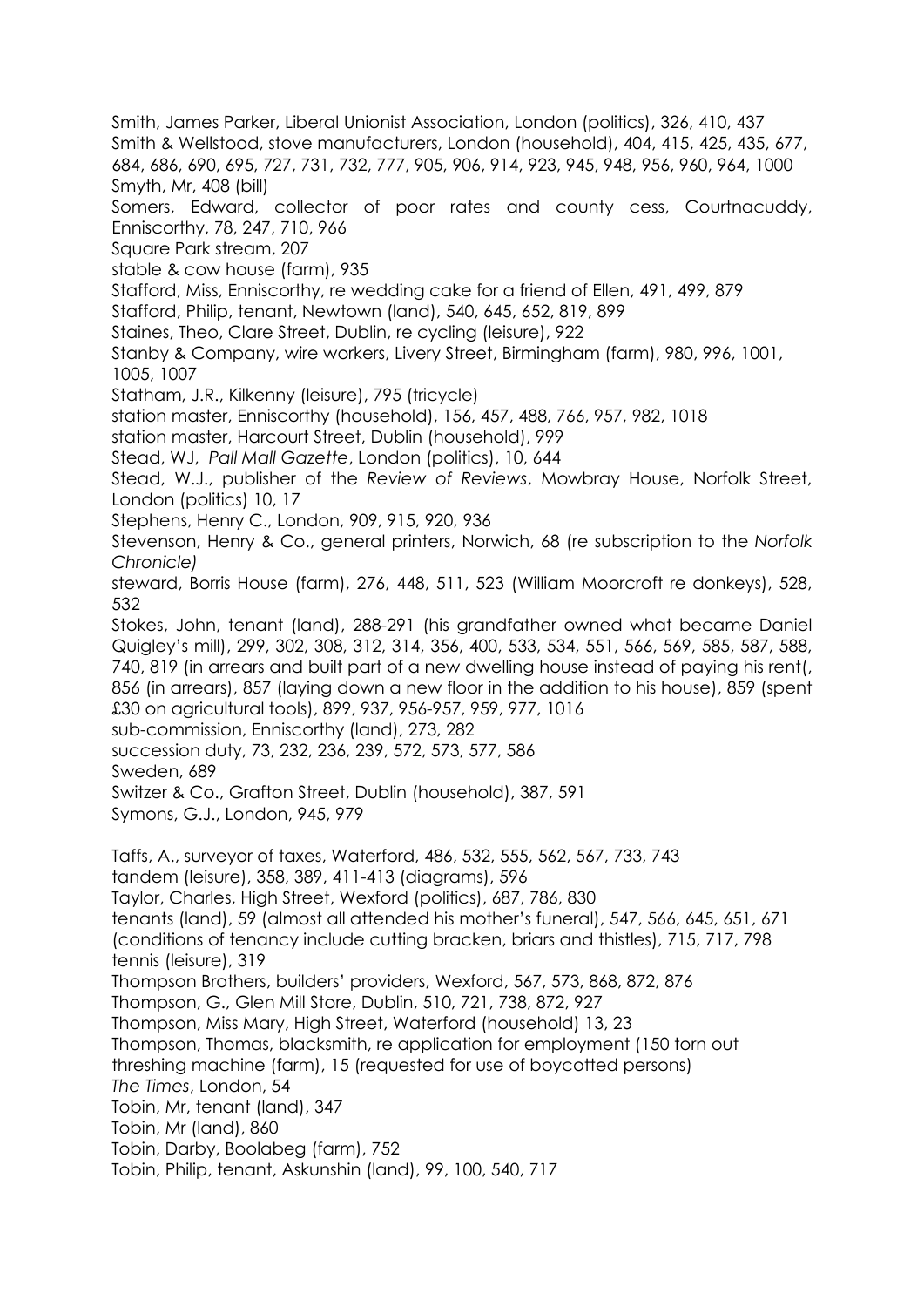Todd, Robert, Whetstone, London, 326 (copies of *English Mechanic*) Todd, Sarah (personal), 753 Toole, Thomas, carpenter, tenant of Canon Blacker, boycotted, 17, 116, 211, 212, 271 Trainor, brush makers, George's Street, Dublin (household), 954 travel, personal, 373, 393, 700, 969, 985 trees, 973 (rope for pulling down trees with a single crab winch worked by two men) Treloar, Messrs, merchants, Ludgate Hill, London, 595 (Ellen ordering rug) Trench, T. Cooke, Anti Plan of Campaign Association, Molesworth Street, Dublin, 256, 315, 337, 363, 561, 748 Treveeks, R.H., chemist, Pembroke (household), 539 tricycle (leisure), 558 708, 795 Tristram, Mrs Anne, postmistress, Killann, 620, 697, 750, 886, 890 Turnbull, J.L.C., London, 978 Turner, H.H., Greenwich, 939 Ughatzy, Frau (personal), 101 unionism, EMR's view (politics), 104 Valentine, Robert, Gorey (farm), 745, 747 Valuation Office, Dublin, 943 Verdon & Co., rope and sail makers, Burgh Quay, Dublin, 544, 548, 579, 581, 588, 623, 626, 958, 962 Vizetelly & Co., publishers, Henrietta Street, Covent Garden, London, 293, 294, 296 Waddell, Mr, 782, 792, 810 (oatcakes) Waddell, Mrs, confectioner, The Quay, Waterford, 746, 771 wages (farm), 745 (workman) Walsh, The Revd John (land/politics), 116 Walsh, Martin, saddler, Main Street, Enniscorthy, 635, 640 Walsh, The Most Revd William, Roman Catholic Archbishop of Dublin (politics), 978 Walters, James, nurseryman, Mount Radford, Exeter, 1007 (roses ordered by Ellen), 1012 Walton, William, employee of Henry Stevenson, Norwich, 68 water (household), 607 (testing) water course (land), 287-292, 299, 302, 307, 308, 312-314, 328, 343, 346-347, 356 (memorandum between John Caulfield of Corrageen and EMR re construction of a water course from the Boro river) Wattles, John (personal), 690 wealemefna, an opisometer, 505, 506 weather at Monksgrange (meteorology), 48 (gale), 207, 545 (drought), 585 (storm), 945 (wants rainfall gauge recommended by the Meteorological Society), 979 (rainfall gauge in place and daily records taken) Webster, John R., veterinary surgeon, Enniscorthy (farm), 445, 479, 592, 623, 889, 896, 904, 913, 1001, 1007, 1013 Wedekind, The Revd Augustus, Lebanon, United States (personal), 780 *Weekly Times and Echo*, London, 66, 77 Welch, Mrs, one-time travelling companion of Miss Gates (personal), 260 Wexford County Infirmary, Wexford, 542 *Wexford Independent*, 524, 764, 772, 776, 857, 859, 861 *Wexford People*, 18, 531('villainous')